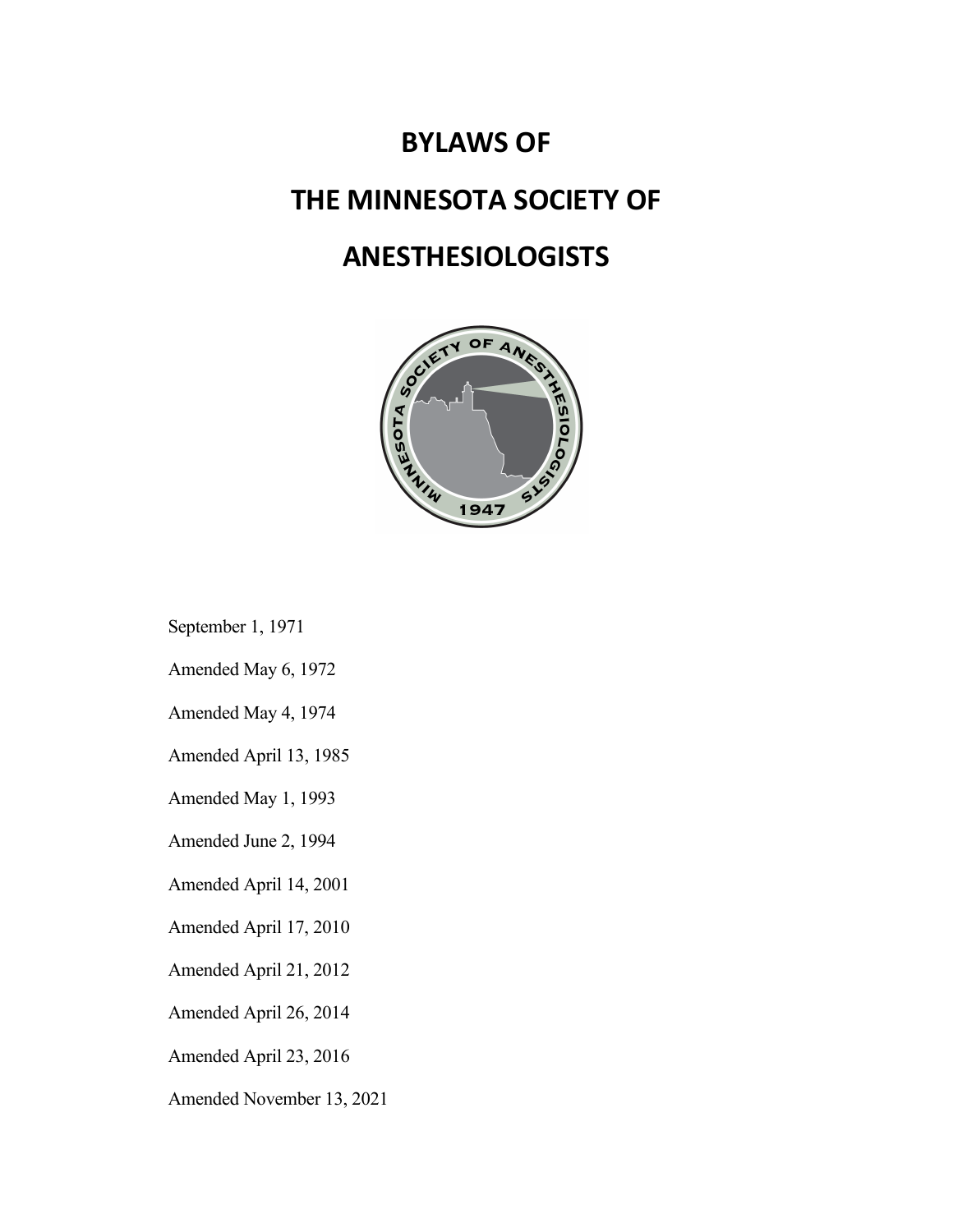# TABLE OF CONTENTS

| <b>CHAPTER 1</b> |              |            | $\mathbf{1}$            |
|------------------|--------------|------------|-------------------------|
| <b>CHAPTER 2</b> |              |            | $\mathbf{1}$            |
|                  | Section 2.01 |            | 1                       |
|                  | Section 2.02 |            | 1                       |
|                  | Section 2.03 |            | 1                       |
|                  |              | $2.03 - 1$ | $\mathbf{1}$            |
|                  |              | $2.03 - 2$ | $\mathbf{1}$            |
|                  |              | $2.03 - 3$ | $\overline{2}$          |
|                  |              | $2.03 - 4$ | $\overline{2}$          |
|                  |              | $2.03 - 5$ | $\overline{c}$          |
|                  |              | $2.03 - 6$ | $\overline{c}$          |
|                  |              | $2.03 - 7$ | $\overline{2}$          |
|                  | Section 2.04 |            | $\overline{2}$          |
|                  | Section 2.05 |            | $\overline{c}$          |
|                  | Section 2.06 |            | $\overline{3}$          |
|                  |              | $2.06 - 1$ | $\overline{\mathbf{3}}$ |
|                  |              | $2.06 - 2$ | $\overline{\mathbf{3}}$ |
|                  | Section 2.07 |            | $\overline{3}$          |
|                  | Section 2.08 |            | $\overline{4}$          |
|                  | Section 2.09 |            | $\overline{4}$          |
|                  |              | $2.09 - 1$ | $\overline{4}$          |
|                  |              | $2.09 - 2$ | $\overline{4}$          |
|                  | Section 2.10 |            | $\overline{4}$          |
|                  | Section 2.11 |            | 4                       |
|                  |              | $2.11 - 1$ | $\overline{4}$          |
|                  |              | $2.11 - 2$ | $\overline{4}$          |
|                  |              | $2.11 - 3$ | 5                       |
|                  |              | $2.11 - 4$ | 5                       |
|                  |              | $2.11 - 5$ | 5                       |
|                  | Section 2.12 |            | 5                       |
|                  |              | $2.12 - 1$ | 5                       |
|                  |              | $2.12 - 2$ | 5                       |
|                  | Section 2.13 |            | 5                       |
|                  | Section 2.14 |            | 6                       |
|                  |              | $2.14 - 1$ | 6                       |
|                  |              | $2.14 - 2$ | 6                       |
|                  |              | $2.14 - 3$ | 6                       |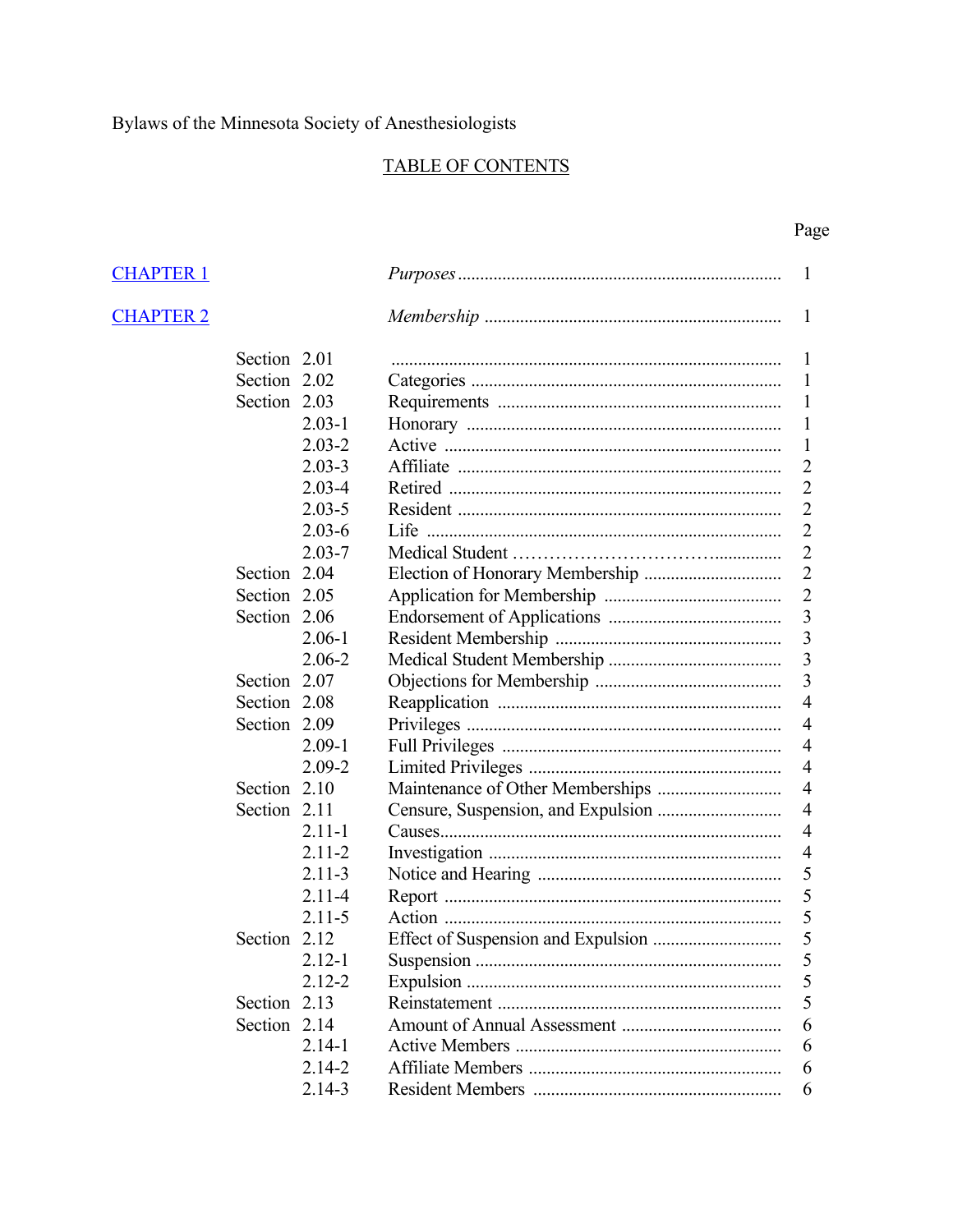|                  |              | $2.14 - 4$ | 6              |
|------------------|--------------|------------|----------------|
|                  |              | $2.14 - 5$ | 6              |
|                  |              | $2.14 - 6$ | 6              |
|                  | Section 2.15 |            | $\overline{7}$ |
|                  |              | $2.15 - 1$ | $\overline{7}$ |
|                  | Section 2.16 |            | $\overline{7}$ |
|                  | Section 2.17 |            | 7              |
| <b>CHAPTER 3</b> |              |            | $\overline{7}$ |
|                  | Section 3.01 |            | $\overline{7}$ |
|                  | Section 3.02 |            | 7              |
|                  | Section 3.03 |            | 8              |
|                  | Section 3.04 |            | 8              |
|                  |              | $3.04 - 1$ | 8              |
|                  |              | $3.04 - 2$ | 8              |
|                  |              | $3.04 - 3$ | 8              |
|                  |              | $3.04 - 4$ | 8              |
|                  |              | $3.04 - 5$ | 8              |
|                  | Section 3.05 |            | 8              |
|                  |              | $3.05 - 1$ | 8              |
|                  |              | $3.05 - 2$ | 9              |
|                  |              | $3.05 - 3$ | 9              |
|                  |              | $3.05 - 4$ | 9              |
|                  | Section 3.06 |            | 9              |
|                  |              | $3.06 - 1$ | 9              |
|                  |              | $3.06 - 2$ | 9              |
|                  |              | $3.06 - 3$ | 10             |
|                  |              | $3.06 - 4$ | 10             |
| <b>CHAPTER 4</b> |              |            | 10             |
|                  | Section 4.01 |            | -10            |
|                  | Section 4.02 |            |                |
| <b>CHAPTER 5</b> |              |            |                |
|                  | Section 5.01 |            | -10            |
|                  | Section 5.02 |            | 10             |
|                  | Section 5.03 |            | 10             |
| <b>CHAPTER 6</b> |              |            | 10             |
|                  | Section 6.01 |            | -10            |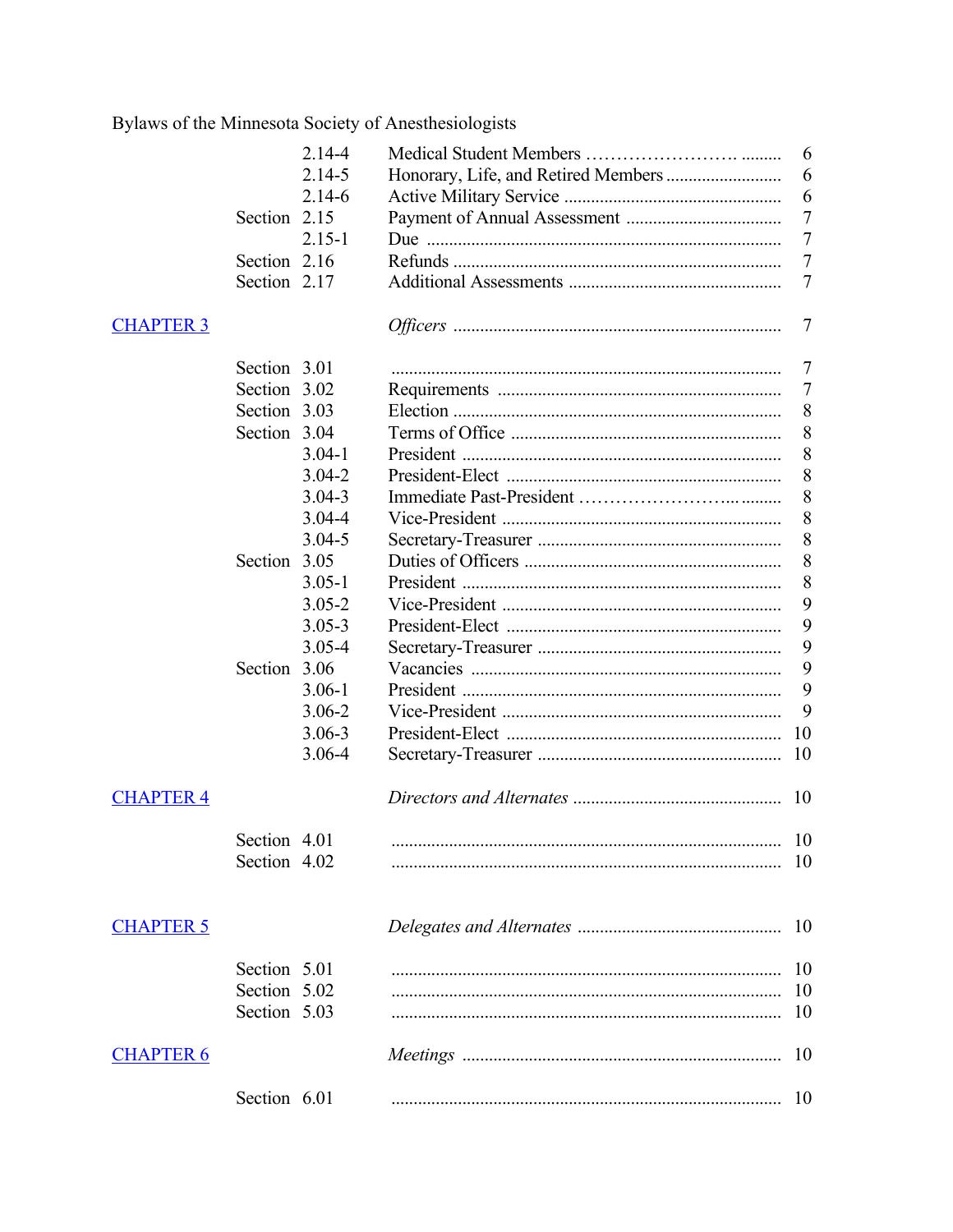|                  | Section 6.02 |             | 10  |
|------------------|--------------|-------------|-----|
|                  | Section 6.03 |             | 11  |
|                  | Section 6.04 |             | 11  |
|                  | Section 6.05 |             | 11  |
|                  | Section 6.06 |             | 12  |
|                  | Section 6.07 |             | 12  |
|                  | Section 6.08 |             | 12  |
| <b>CHAPTER 7</b> |              |             |     |
|                  | Section 7.01 |             |     |
|                  | Section 7.02 |             |     |
|                  | Section 7.03 |             |     |
|                  | Section 7.04 |             |     |
|                  | Section 7.05 |             |     |
|                  | Section 7.06 |             |     |
|                  | Section 7.07 |             |     |
|                  | Section 7.08 |             |     |
|                  | Section 7.09 |             |     |
|                  | Section 7.10 |             |     |
|                  | Section 7.11 |             |     |
| <b>CHAPTER 8</b> |              |             | 13  |
|                  | Section 8.01 |             | 13  |
|                  | Section 8.02 |             | 13  |
|                  | Section 8.03 |             | 13  |
|                  | Section 8.04 |             | 14  |
|                  |              | $8.04 - 1$  | 14  |
|                  |              | $8.04 - 1A$ | 14  |
|                  |              | $8.04 - 1B$ |     |
|                  |              | 8.04-2      |     |
|                  |              | $8.04 - 2A$ |     |
|                  |              | 8.04-2B     | 14  |
|                  |              | $8.04 - 3$  | 14  |
|                  |              | $8.04 - 3A$ | 14  |
|                  |              | $8.04 - 3B$ | 15  |
|                  |              | 8.04-4      | 15  |
|                  |              | $8.04 - 4A$ | 15  |
|                  |              | $8.04 - 4B$ | 15  |
|                  |              | $8.04 - 5$  | 15  |
|                  |              | $8.04 - 5A$ | 15  |
|                  |              | $8.04 - 5B$ | 15  |
|                  |              | 8.04-6      | 16  |
|                  |              | $8.04 - 6A$ | -16 |
|                  |              |             |     |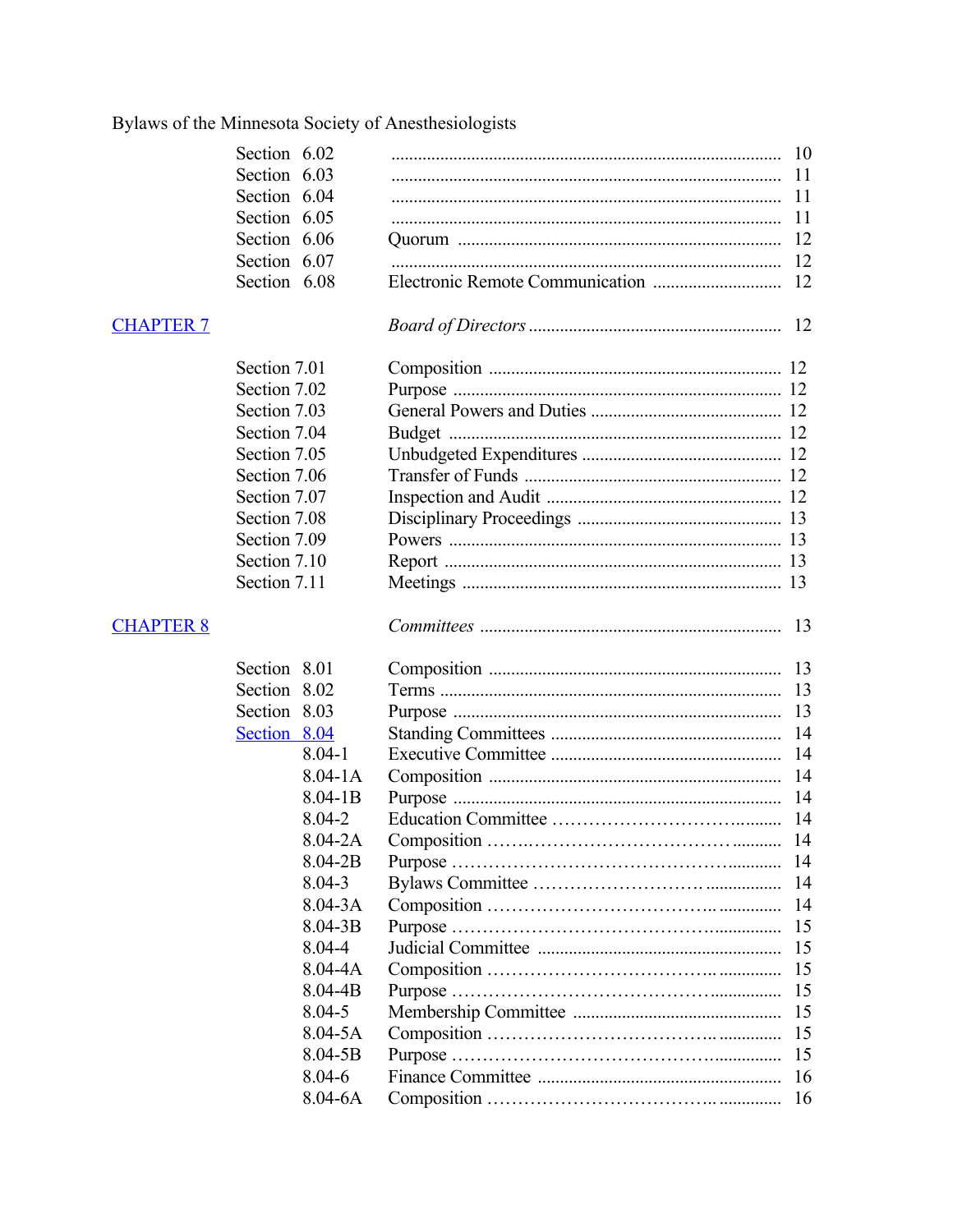|                   |               | $8.04 - 6B$ |                                                 |    |
|-------------------|---------------|-------------|-------------------------------------------------|----|
|                   |               | 8.04-7      |                                                 |    |
|                   |               | $8.04 - 7A$ |                                                 | 16 |
|                   |               | 8.04-7B     |                                                 | 16 |
|                   |               | $8.04 - 8$  |                                                 | 16 |
|                   |               | $8.04 - 8A$ |                                                 | 16 |
|                   |               | 8.04-8B     |                                                 |    |
|                   |               | 8.04-9      |                                                 |    |
|                   |               | 8.04-9A     |                                                 |    |
|                   |               | 8.04-9B     |                                                 |    |
| <b>CHAPTER 9</b>  |               |             |                                                 |    |
| <b>CHAPTER 10</b> |               |             | Mail and Electronic Notification Referendum  17 |    |
|                   | Section 10.01 |             |                                                 |    |
|                   | Section 10.02 |             |                                                 |    |
|                   |               | $10.02 - 1$ |                                                 | 18 |
|                   |               | $10.02 - 2$ |                                                 | 18 |
|                   |               | $10.02 - 3$ |                                                 | 18 |
|                   |               | $10.02 - 4$ |                                                 | 18 |
|                   |               | $10.02 - 5$ |                                                 | 18 |
| <b>CHAPTER 11</b> |               |             |                                                 | 18 |
| <b>CHAPTER 12</b> |               |             |                                                 | 18 |
| <b>CHAPTER 13</b> |               |             |                                                 | 18 |
| <b>CHAPTER 14</b> |               |             |                                                 |    |
| <b>CHAPTER 15</b> |               |             | Resident Component.                             | 19 |
|                   | Section 15.01 |             |                                                 | 19 |
|                   | Section 15.02 |             |                                                 | 19 |
|                   | Section 15.03 |             |                                                 | 19 |
| <b>CHAPTER 16</b> |               |             |                                                 | 19 |
|                   | Section 16.01 |             |                                                 | 19 |
|                   | Section 16.02 |             |                                                 | 19 |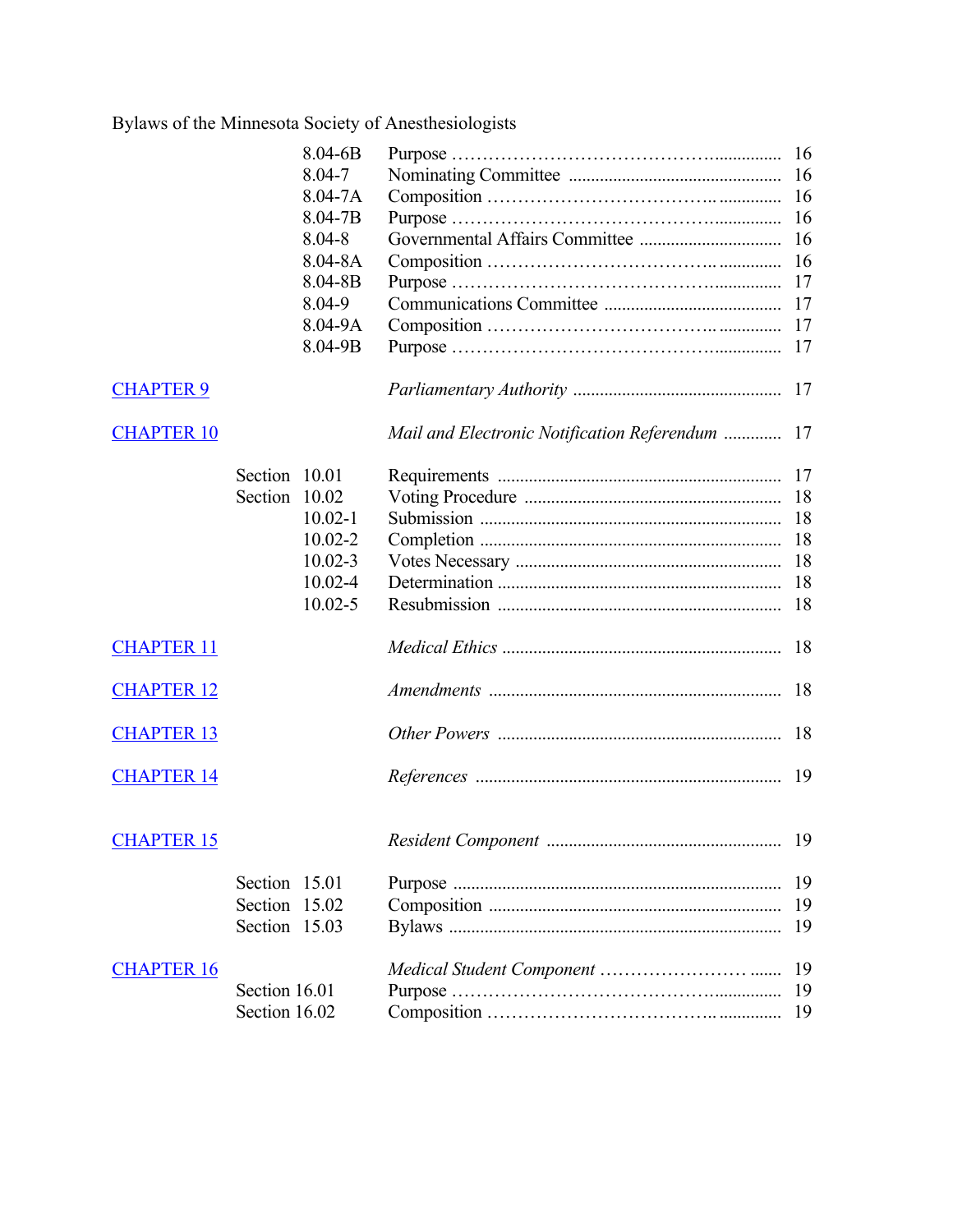#### **BYLAWS OF**

#### **THE MINNESOTA SOCIETY OF ANESTHESIOLOGISTS**

#### CHAPTER 1. *Purposes*

It shall be the purpose of this Society to associate and affiliate into one organization all of the reputable doctors of medicine in the State of Minnesota, who are engaged in the practice of or otherwise especially interested in anesthesiology; to encourage specialization in this field and in other ways to make available to more people the benefits to be derived from the services of qualified anesthesiologists; to raise the standards of the specialty by fostering and encouraging research and scientific progress in anesthesiology; to disseminate information in regard to anesthesiology; to protect the public against irresponsible and unqualified providers of anesthesia services; to safeguard the interests of its members, and in all ways to develop and further the specialty of anesthesiology for the general elevation of the standards of medical practice.

### CHAPTER 2. *Membership*

Section 2.01. Membership in this Society is a privilege and is contingent upon compliance with the requirements specified in these Bylaws. No individual shall be continued as a member of this Society unless he or she is of good moral character and adheres to the traditionally high ethical standards of the medical profession.

Section 2.02 Categories. The categories of membership in this Society are:

| Honorary               | Retired  |
|------------------------|----------|
| Active                 | Resident |
| Affiliate              | Life     |
| <b>Medical Student</b> |          |

Section 2.03 Requirements. The requirements for eligibility in the various categories of membership are:

2.03-1 Honorary. A physician or other scientist who has attained exceptional eminence in anesthesiology or related fields, or who has made significant contributions to anesthesiology.

2.03-2 Active. A physician who is engaged in the practice of or who is especially interested in the medical specialty of anesthesiology and:

Who has a degree of Doctor of Medicine, Doctor of Osteopathy, or Bachelor of Medicine; and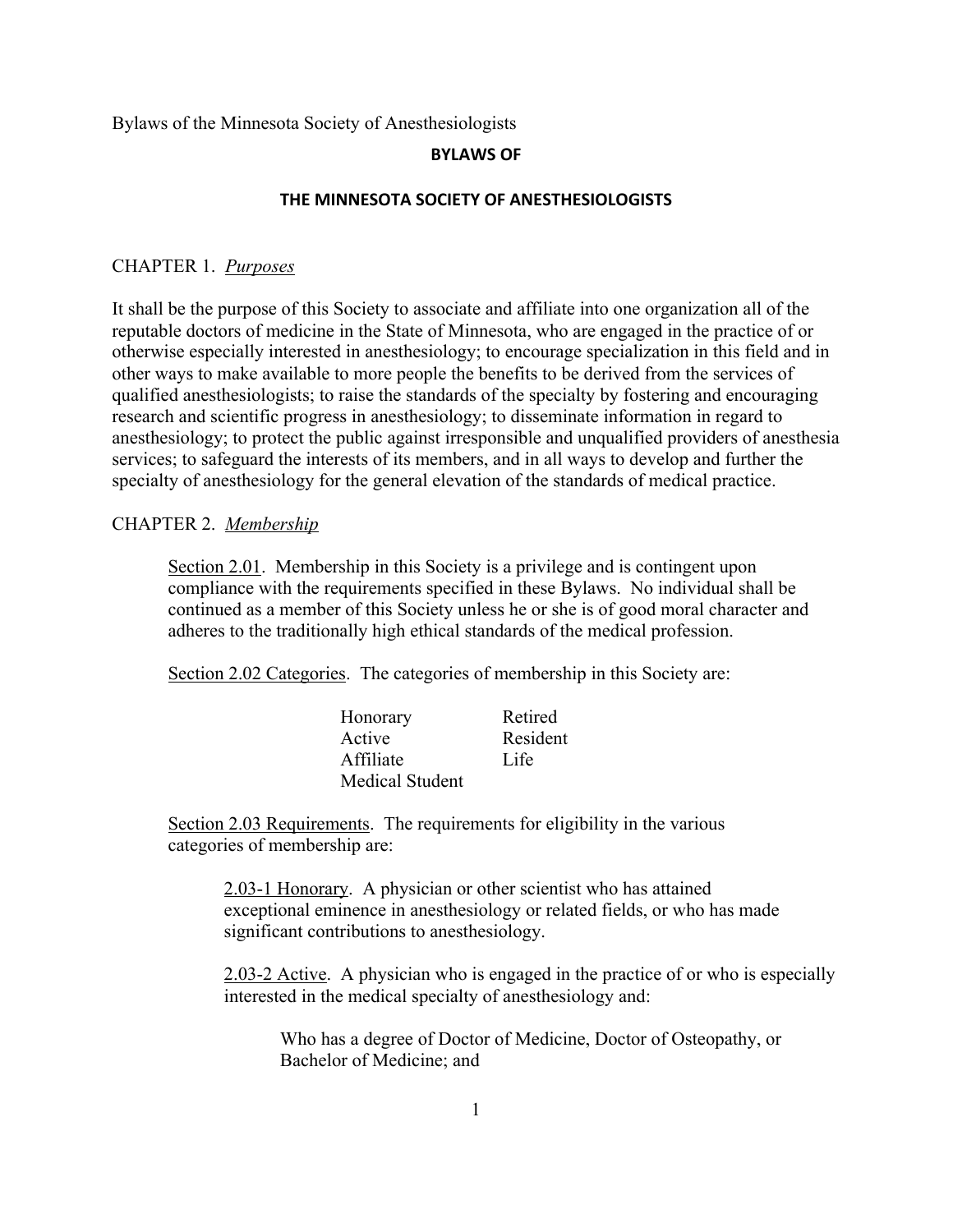Whose location of principal professional activity is in the state of Minnesota, and

Who is licensed to practice medicine in the state of Minnesota.

Exception: Equivalents of the Bachelor of Medicine or Doctor of Medicine degree may be accepted by the Committee on Membership.\*

#### 2.03-3 Affiliates.

- a) A physician not in the clinical practice of anesthesiology.
- b) A scientist, not a physician, who is interested in anesthesiology.
- c) A physician who is in the service of the United States Government (other than those employed by the Veterans Administration).
- d) A physician who resides outside the United States and is not a member of any other component Society.
- e) An Anesthesiologist Assistant in clinical practice

2.03-4 Retired. A physician who has been a continuous member of the ASA for 10 or more years and who has retired completely from professional activity; provided, however, that the Committee on Membership may at its discretion modify the time requirement, and Retired membership terminates upon resumption of professional activity.

2.03-5 Resident. A Resident member shall be a physician in full-time training in an accredited anesthesia residency, or a physician in an accredited anesthesia internship, in the state of Minnesota.

2.03-6 Life. A physician enrolled in the Life category in the ASA.

2.03-7 Medical Student. A Medical Student member shall be a physician in fulltime training in an accredited allopathic medical school in the state of Minnesota.

Section 2.04 Election of Honorary Membership. Honorary members shall be proposed to the Society by the Committee on Membership of this Society. A two-thirds vote of the members present at the Annual Business Meeting is necessary for election to Honorary membership.

Section 2.05 Application for Membership. Membership application forms may be obtained from and submitted to the American Society of Anesthesiologists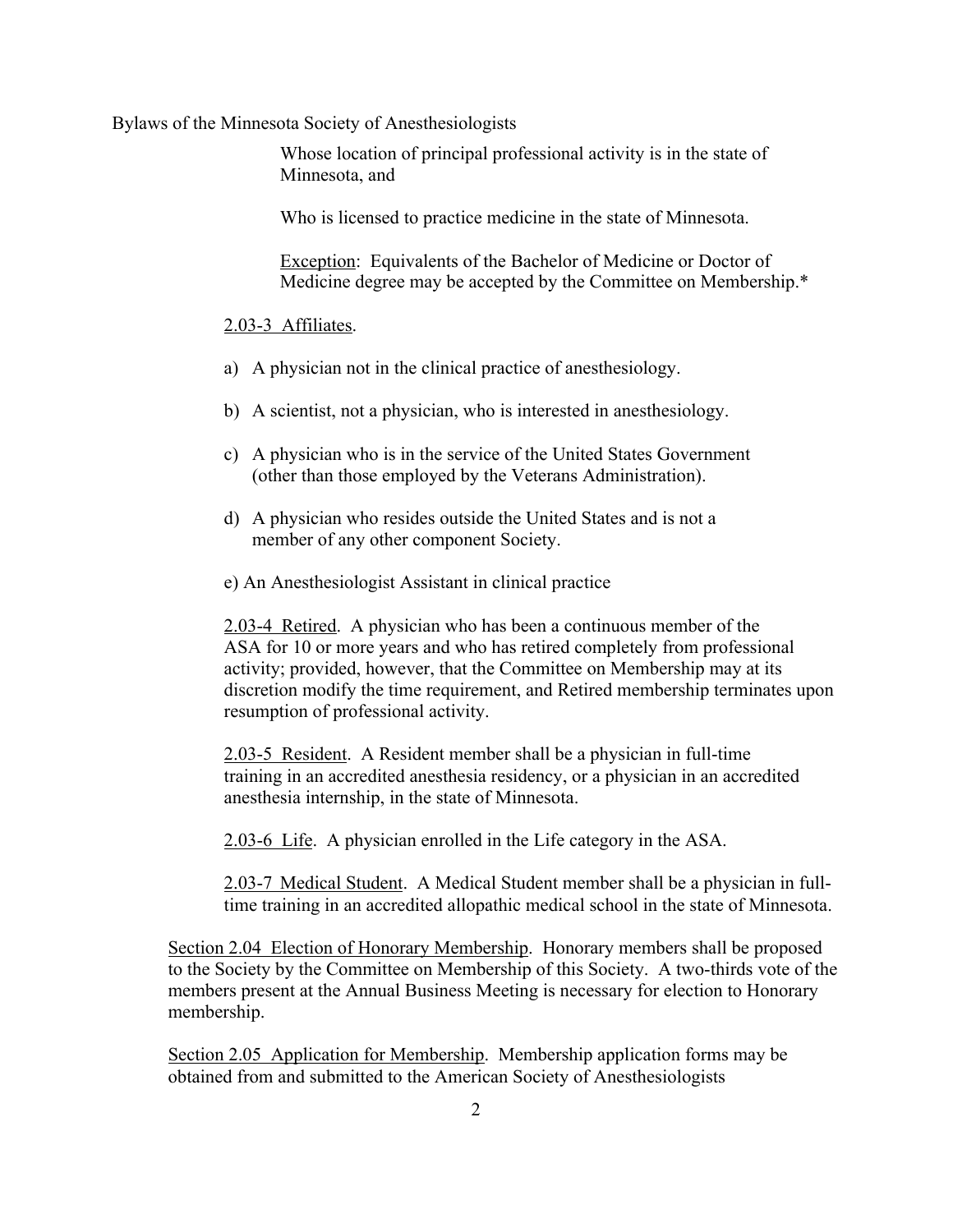(www.asahq.org). All applications for membership must be submitted on this approved form.

Section 2.06 Endorsement of Applications. Application for membership in this Society in the following categories of membership shall be endorsed as follows:

2.06-1 Resident Membership. Each applicant shall file with the ASA an application endorsed by the Director of the physician's training program certifying his or her good standing in the program.

2.06-2 Medical Student Membership. Each applicant shall file with the ASA an application endorsed by the chair of the department of anesthesiology certifying compliance with the foregoing or, in the alternative, an application endorsed by a representative of the student's College of Medicine or the Secretary-Treasurer of MSA.

Section 2.07 Objections for Membership. Any member of this Society may object to approval of an applicant for membership by filing a written objection with the Secretary-Treasurer, who will forward this objection to the Committee on Membership.

Section 2.08 Reapplication. A reapplication for membership may not be filed until one year has elapsed from the date of disapproval of a prior application.

Section 2.09 Privileges. Members in good standing of this Society possess privileges as follows:

2.09-1 Full Privileges. Active and Life Members, and Retired Members who have previously been Active Members, shall be entitled to all privileges of this Society.

2.09-2 Limited Privileges. Affiliate, Honorary, Resident, and Retired Members who have not previously been Active Members, shall be entitled to participate in the functions and activities of this Society, including membership on Special and Standing Committees, but shall not be eligible for election to office nor have the right to vote, except at meetings of committees on which they serve. Medical students shall not be eligible for election to office nor have the right to vote on any matter of this Society.

Section 2.10 Maintenance of Other Memberships. Active, Resident, Affiliate and Medical Student Members of this Society are required to apply for and maintain corresponding memberships as required by the American Society of Anesthesiologists.

Section 2.11 Censure, Suspension, and Expulsion. A member of this Society may be censured, suspended, or expelled for good cause.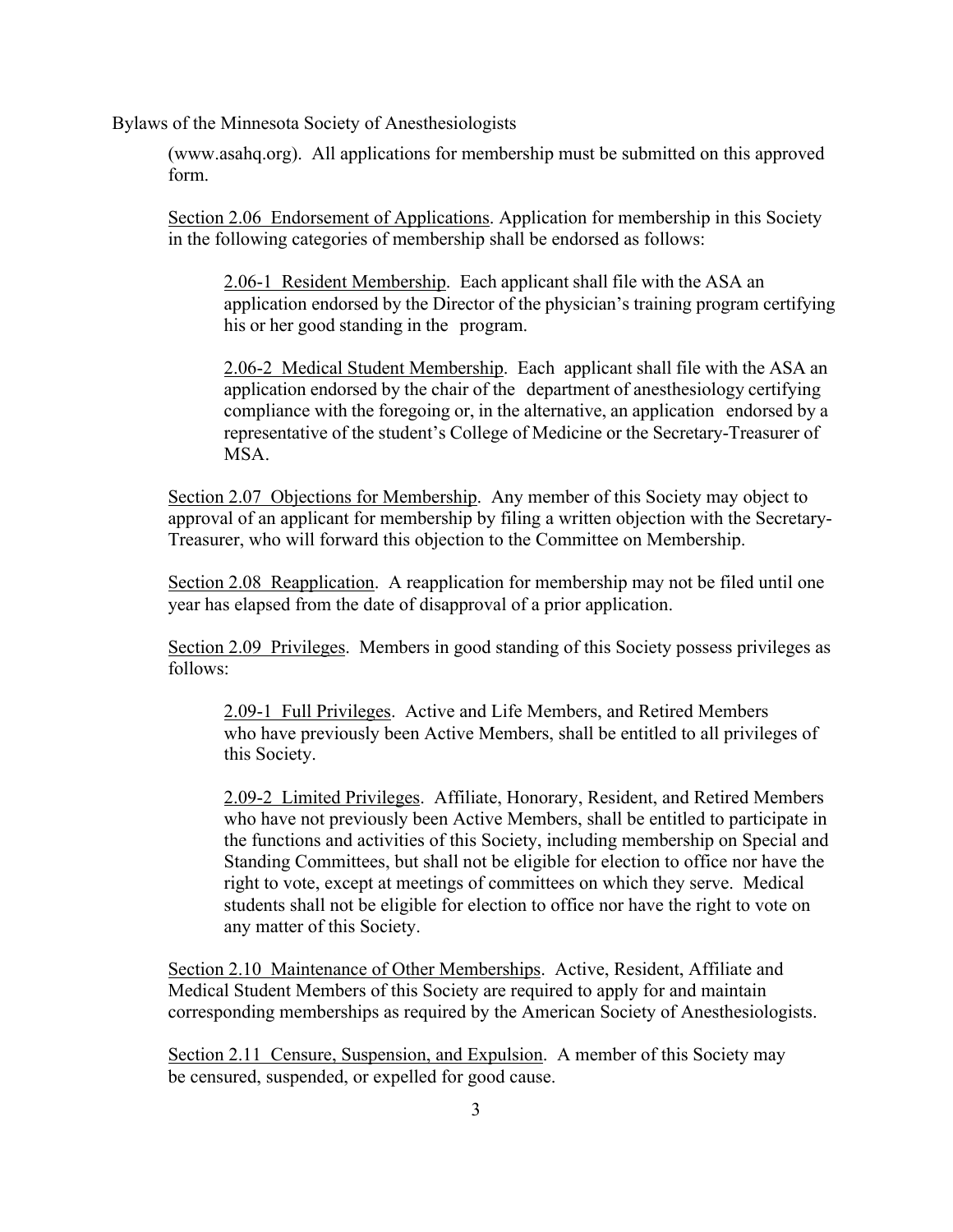2.11-1 Causes.

- a) Refusal of or expulsion from membership in the American Society of Anesthesiologists.
- b) Revocation or suspension of a member's license to practice medicine by a regularly constituted state authority.
- c) Conviction in a court of law of a felony or an offense involving moral turpitude.
- d) Conduct unbecoming a physician as determined by the Board of Directors in its sole discretion.
- e) Any cause or act which is detrimental to this Society.
- f) Failure to abide by the provision of these Bylaws.

2.11-2 Investigation. The Committee on Membership of this Society shall investigate any such cause or claim of cause which comes to the attention, and determine whether the matter shall be referred to the Judicial Committee of this Society for hearing.

2.11-3 Notice and Hearing. Procedures of Notice and Hearing by the Judicial Committee shall follow the pattern set forth in the Bylaws of the American Society of Anesthesiologists.

2.11-4 Report. The Judicial Committee shall make a written report to the Board of Directors of this Society stating:

- a) The matters set forth in the notice prepared by the Committee on Membership,
- b) The findings of facts of the Judicial Committee thereon, and
- c) The specific recommendations of the Judicial Committee.

The findings of fact by the Judicial Committee are conclusive.

2.11-5 Action. At the meeting of the Board of Directors next following such report, the report of the Judicial Committee shall be considered. The Board of Directors shall, by resolution, determine whether or not the member involved should be disciplined and the nature of the disciplinary action, if any. The decision of the Board of Directors in any matter involving censure or suspension of a member of this Society shall be final. The decision of the Board of Directors in any matter involving expulsion shall be presented to the membership at the Annual Business Meeting and a two-thirds vote of the voting members present is required for expulsion.

Section 2.12 Effect of Suspension and Expulsion. Suspension or expulsion of a member of this Society affects his status as follows: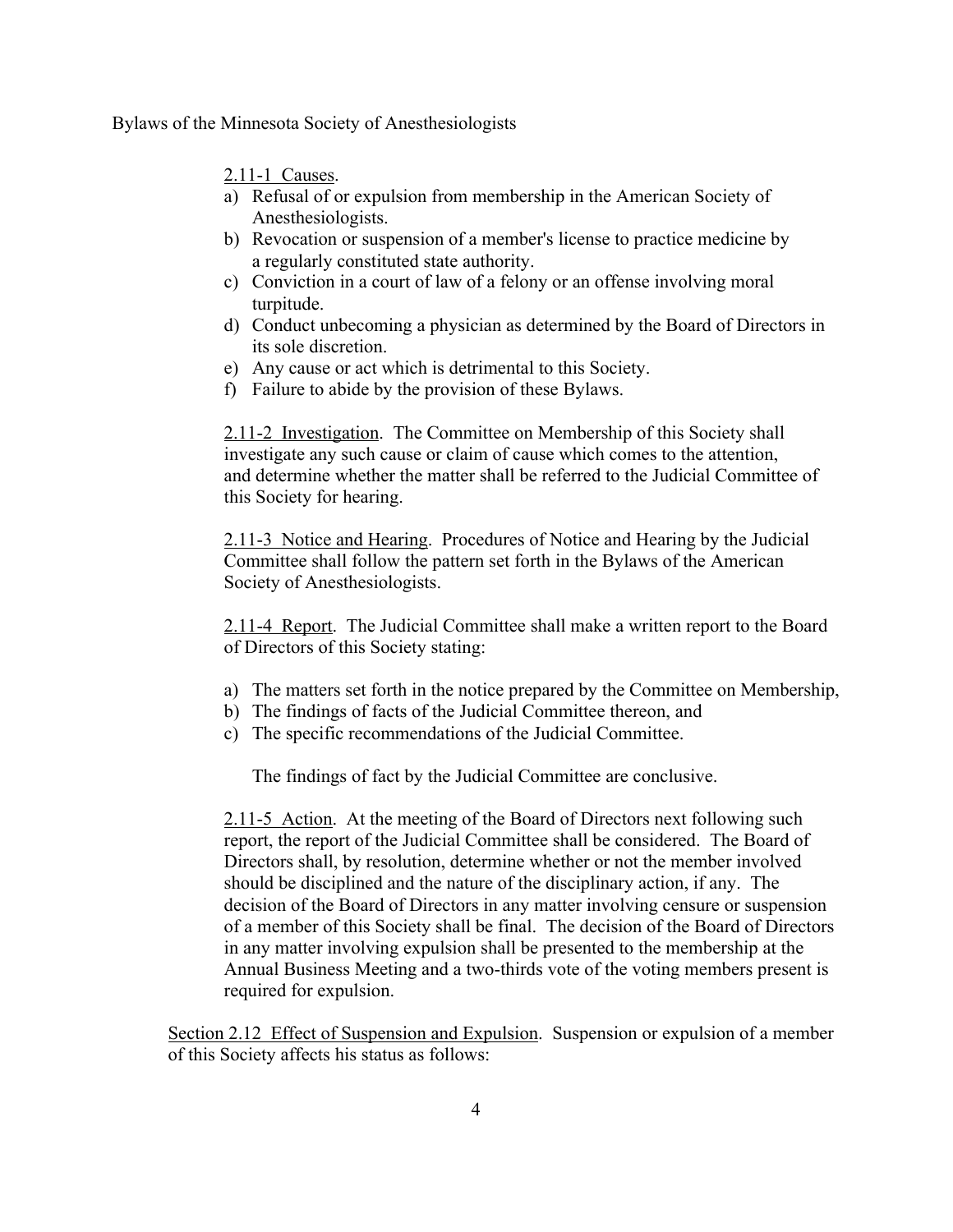2.12-1 Suspension. Suspension of a member shall be for a definite period of time and may, at the discretion of the Board of Directors, be commuted at any time. The member shall not be entitled to the rights and privileges of membership and the Board of Directors may declare any position held to be vacant.

2.12-2 Expulsion. All rights and privileges of a member in this Society and its property cease upon termination of membership or expulsion pursuant to the provisions of Sections 2.10, 2.11, and 2.15. Any positions held by such member in this Society thereupon become vacant.

Section 2.13 Reinstatement. A member of this Society who has been suspended or expelled from membership pursuant to the provisions of Section 2.10 or Section 2.11 of these Bylaws may be reinstated provided:

- a) The member makes application for the same category of membership in the same manner as provided in these Bylaws for an original application for membership, and by paying any assessments in arrears.
- b) One year has elapsed since the date the member was suspended or expelled, or prior application for reinstatement was rejected, except as provided in Section 2.15-3.

Section 2.14 Amount of Annual Assessment. The members of this Society shall be assessed annually as follows:

2.14-1 Active Members. The amount of the annual assessment shall be recommended by the Board of Directors after consideration of the proposed annual budget. The amount of the annual assessment and the proposed budget shall be announced to the membership not less than four (4) weeks before the Annual Scientific Meeting. The annual assessment shall be such as is adopted by a majority vote of Board members present at the Annual Scientific Meeting.

2.14-2 Affiliate Members. The amount of the annual assessment shall be determined annually by the Board of Directors after consideration of the proposed annual budget. The amount of the annual assessment and the proposed budget shall be announced to the membership not less than four (4) weeks before the Annual Scientific Meeting. The annual assessment shall be such as is adopted by a majority vote of Board members present at the Annual Scientific Meeting.

2.14-3 Resident Members. The amount of the annual assessment shall be determined annually by the Board of Directors after consideration of the proposed annual budget. The amount of the annual assessment and the proposed budget shall be announced to the membership not less than four (4) weeks before the Annual Scientific Meeting. The annual assessment shall be such as is adopted by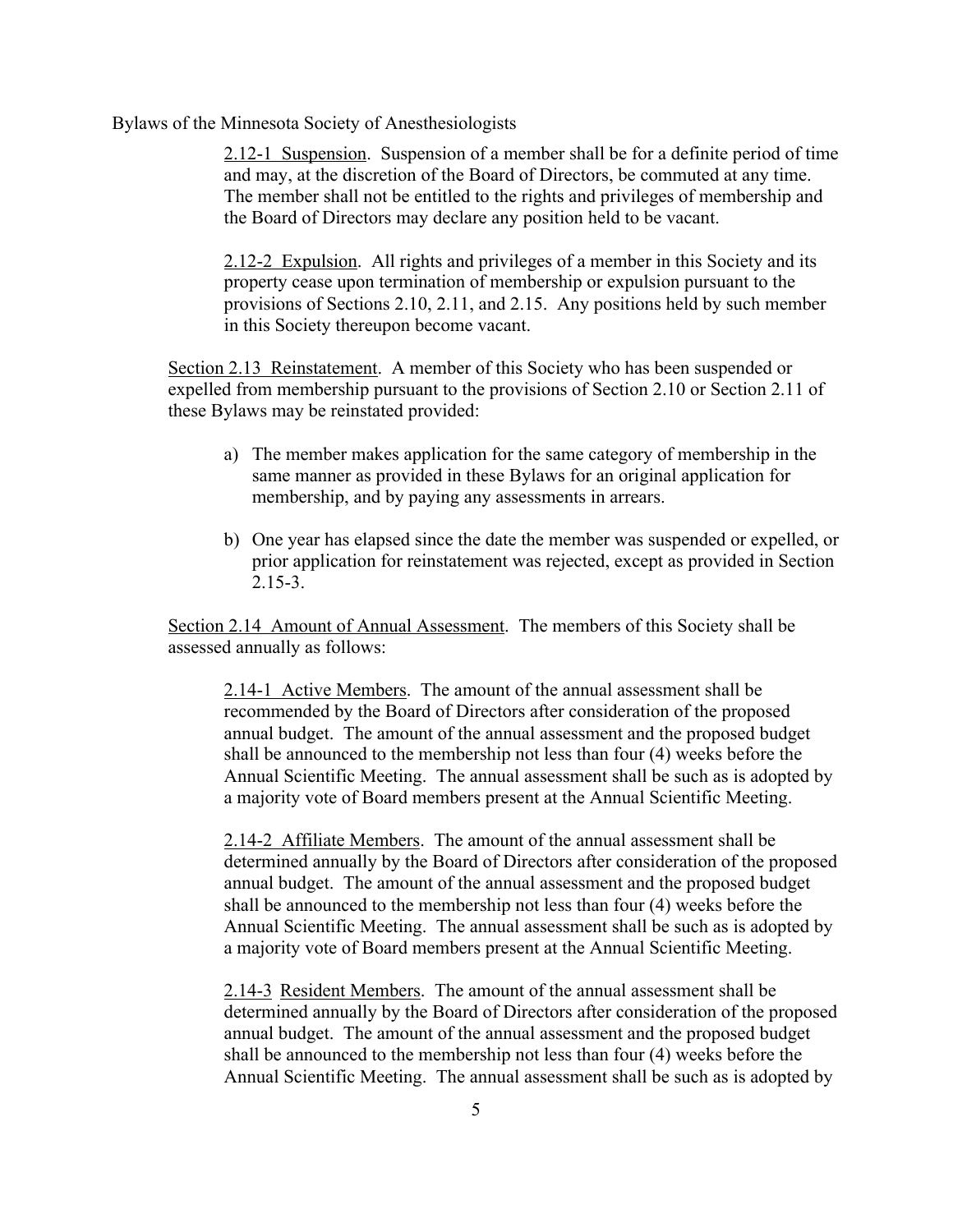a majority vote of Board members present at the Annual Scientific Meeting.

2.14-4 Medical Student Members. The amount of the annual assessment shall be determined annually by the Board of Directors after consideration of the proposed annual budget. The amount of the annual assessment and the proposed budget shall be announced to the membership not less than four (4) weeks before the Annual Scientific Meeting. The annual assessment shall be such as is adopted by a majority vote of Board members present at the Annual Scientific Meeting*.*

2.14-5 Honorary, Life, and Retired Members. Honorary, Life, and Retired Members shall not be required to pay annual assessments.

2.14-6 Active Military Service. Members called to active military duty, or to other Federal service in lieu of conventional draft obligations, shall have 50% of their annual and special assessments waived and shall retain full rights and privileges for the duration of their active military service.

Section 2.15 Payment of Annual Assessment. Each member of this Society shall pay the annual assessment appropriate to their category of membership.

2.15-1 Dues. Annual dues are due and payable in conjunction with the ASA according to their policies and procedures. ASA membership is a prerequisite for MSA membership, and in the event that ASA membership lapses, so will membership in the MSA.

MSA membership dues cycle runs from January - December. Annual dues are invoiced in November for the following renewal year. Membership grace period starts January 1 - April 30, in which members receive all MSA member benefits. As of May 1st, unpaid members are suspended from the membership roster.

Section 2.16 Refunds. Earned annual assessments which have been paid shall not be refunded.

Section 2.17 Additional Assessments. Any assessment, other than the Annual Assessment, may be imposed on the membership only after approval of the additional assessment by mail referendum.

#### CHAPTER 3. *Officers*

Section 3.01. The officers of this Society shall be a President, a President-Elect, an Immediate Past-President, a Vice-President, and a Secretary-Treasurer.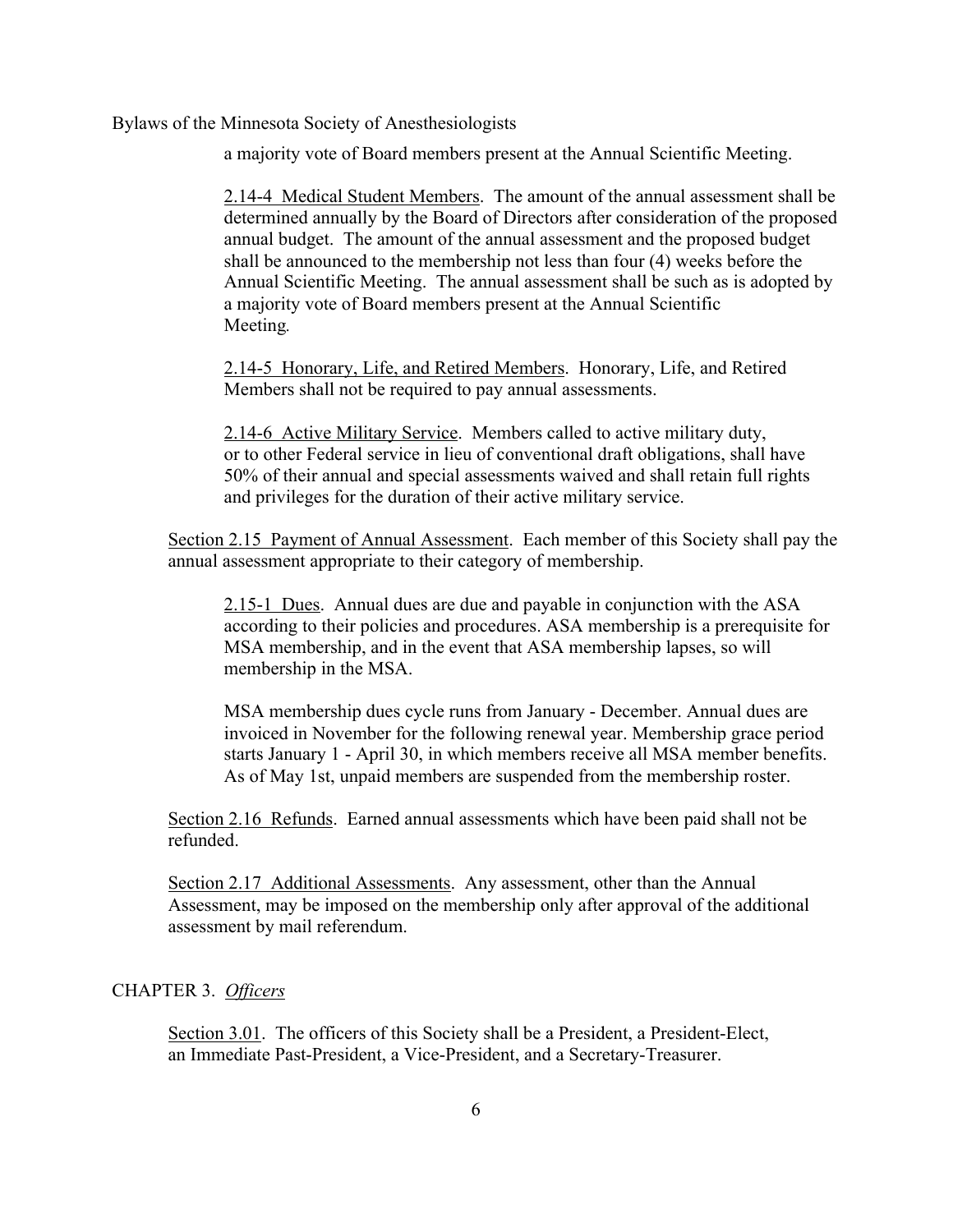Section 3.02 Requirements. No person shall be eligible for election as an officer of this Society unless he has been a voting member in good standing of this Society for two years.

Section 3.03 Election. The officers shall be elected by secret ballot by the membership at the Annual Business Meeting. A majority of the votes cast shall be necessary to elect an officer. If more than two candidates are nominated for a single office, and no nominee receives a majority of the votes cast, the candidate receiving the fewest votes shall be dropped from consideration and another ballot taken. This voting process may then need to be repeated until a majority of casted votes is obtained for one candidate.

Section 3.04 Terms of Office. The terms of office of the officers of this Society shall be as follows:

3.04-1 President. From the close of the Annual Business Meeting at which he or she completes his or her term of office as President-Elect until the close of the following Annual Business Meeting.

3.04-2 President-Elect. From the close of the Annual Business Meeting at which he or she is elected until the close of the following Annual Business Meeting, at which time he or she shall become President, unless otherwise voted by the membership.

3.04-3 Immediate Past-President. From the close of the Annual Business Meeting at which he or she completes his or her term of office as President until the close of the following Annual Business Meeting.

3.04-4 Vice-President. From the close of the Annual Business Meeting at which he or she is elected until the close of the following Annual Business Meeting.

3.04-5 Secretary-Treasurer. From the close of the Annual Business Meeting at which he or she is elected until the close of the second following Annual Business Meeting.

Section 3.05 Duties of Officers. The officers of this Society are charged and entrusted as follows:

3.05-1 President. The President shall have general supervision and direction of the affairs of the Society; serve as Chair of the Executive Committee and Board of Directors, and preside at all meetings of the Society; attempt in all ways possible to contribute to the welfare of the public through the medical specialty of anesthesiology; further the aims of this Society to the fullest extent; perform such other services of leadership as custom, necessity, and parliamentary usage require; appoint all Committee Chairs and Committee members of this Society, except as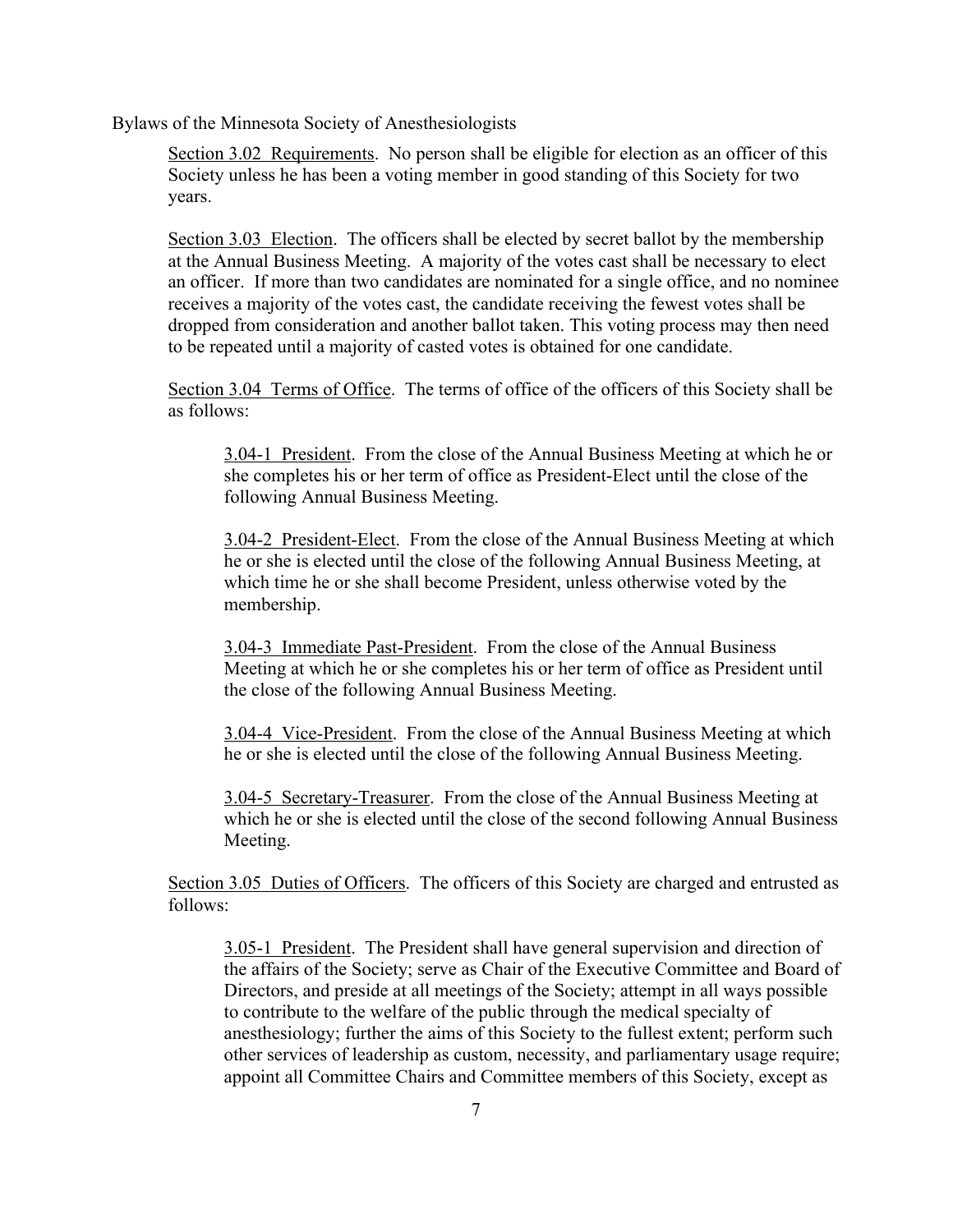otherwise provided in these Bylaws, and serve as an ex-officio member of all these Committees; perform such other duties as are provided in these Bylaws; and deliver a report to the Annual Business Meeting at the close of his or her term of office.

3.05-2 President-Elect. The President-Elect shall assist the President in the performance of duties; prepare a budget for the following year; counsel with the President on matters affecting this Society; preside in the absence of the President at meetings of this Society where the President ordinarily presides; represent the President at other meetings and functions when requested to do so by the President; and prepare committee appointments for the following year.

3.05-3 Vice-President. The Vice-President shall assist the President and President-Elect in the performance of duties and familiarize himself or herself with the business and needs of this Society.

3.05-4 Secretary-Treasurer. The Secretary-Treasurer shall serve as Secretary of this Society and of the Board of Directors; execute all official documents where an official secretarial signature is required; supervise the safekeeping of the records of this Society; notify all officers and other officials of their election and committee members of their appointments and duties; fulfill the duties of a component society secretary as outlined in Section 1.36 of the Bylaws of the American Society of Anesthesiologists; act as official custodian of all funds of this Society except as otherwise specifically provided in these Bylaws, supervise their deposit in banking institutions, and invest and re-invest funds upon recommendations from the Board of Directors; be responsible for a detailed accounting of all receipts and disbursements of this Society; submit a report to each Annual Business Meeting and Board of Directors meeting concerning the financial transactions of this Society, the funds in his or her care, and his or her actions as Secretary-Treasurer; submit accounts to such examinations as the Board of Directors may at any time direct; and be responsible for the safekeeping of the financial records and securities of this Society. Any debt incurred beyond the assets of this Society is the responsibility of the individual contracting such arrangements. Any investments made must be covered with available funds and not borrowed funds or by margin accounts.

Section 3.06 Vacancies. If, for any reason, the incumbent in any elective or appointive office becomes unable, unwilling, or ineligible to perform the functions of their office, or is removed from office, such office shall be declared vacant. Vacancies in office shall be filled in the following manner:

3.06-1 President. The President-Elect shall assume the office. No replacement is needed for the President-Elect role, as the Vice-President will fulfill that role and also the Vice-President role for the remainder of the unexpired President's term.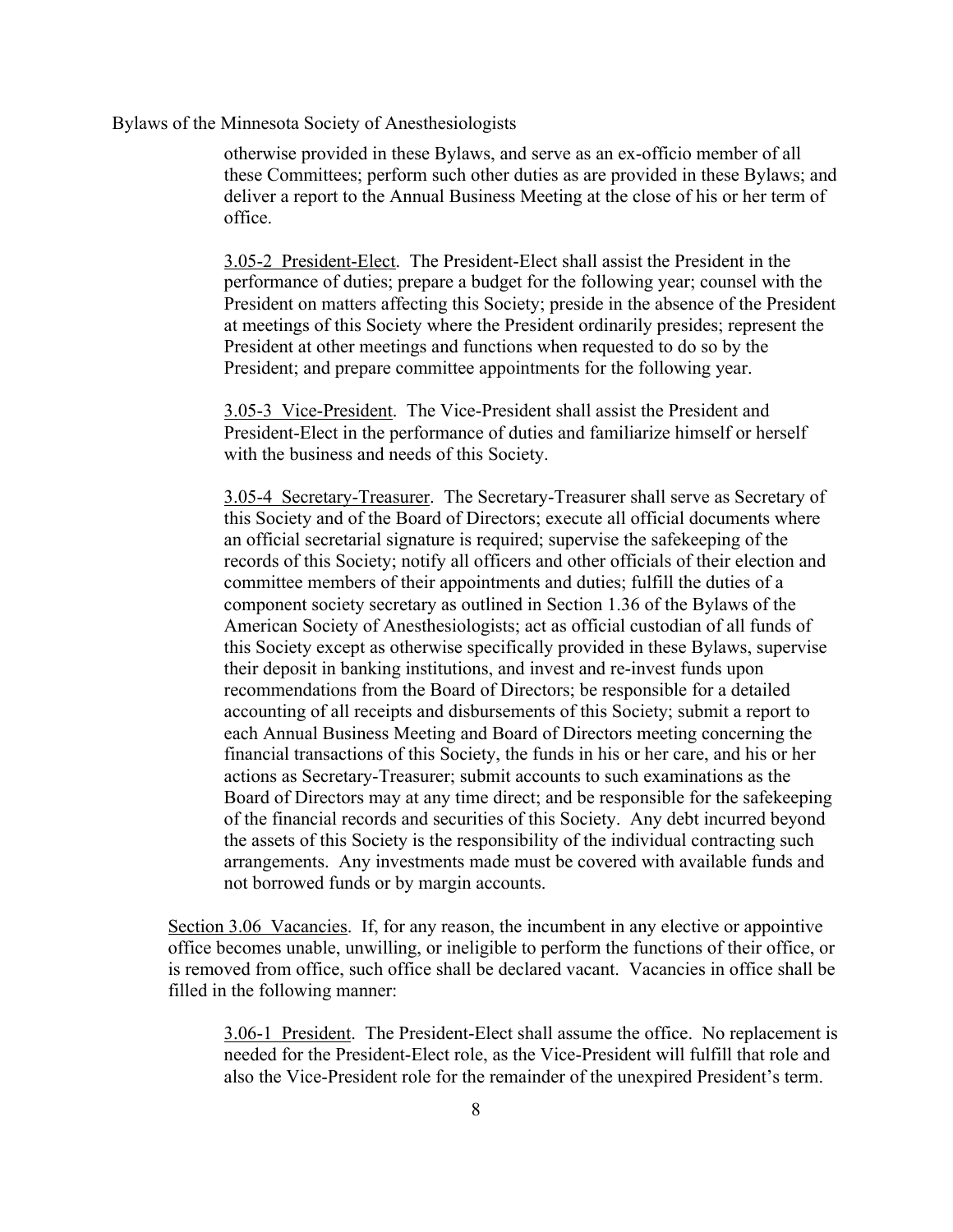3.06-2 President-Elect. The Vice-President shall assume the office for the remainder of the President-Elect's unexpired term and also continue to fulfill the role of Vice-President.

3.06-3 Vice-President. The Board of Directors shall elect a qualified member for the remainder of the Vice-President's unexpired term.

3.06-4 Secretary-Treasurer. The Board of Directors shall elect a qualified member to fill the Secretary-Treasurer's unexpired term.

### CHAPTER 4. *Directors and Alternates*

Section 4.01. The Director and Alternate Director of the American Society of Anesthesiologists representing the State of Minnesota shall be considered officers of this Society.

Section 4.02. The Director and Alternate Director of the Society shall serve for a term of three (3) years. Elections for these positions shall be held at the Annual Business Meeting.

Section 4.03. Vacancies in office shall be filled in the following manner.

Section 4.03-1 Director. The Alternate Director shall assume the Director's role. The Board of Directors shall elect a qualified member for the remainder of the Alternate Director's unexpired term.

Section 4.03-2 Alternate Director. The Board of Directors shall elect a qualified member for the remainder of the Alternate Director's unexpired term.

CHAPTER 5. *Delegates and Alternates*

Section 5.01. The Delegates and Alternates Delegates shall, when possible, counsel with officers and members of this Society.

Section 5.23. Delegates of this Society shall serve for a term of three (3) years. Alternate Delegates shall serve for a term of one (1) year. Elections for these positions shall be held at the Annual Business Meeting.

Section 5.03. Vacancies in office shall be filled in the following manner.

Section 5.03-1 Delegate. The Board of Director's shall appoint an Alternate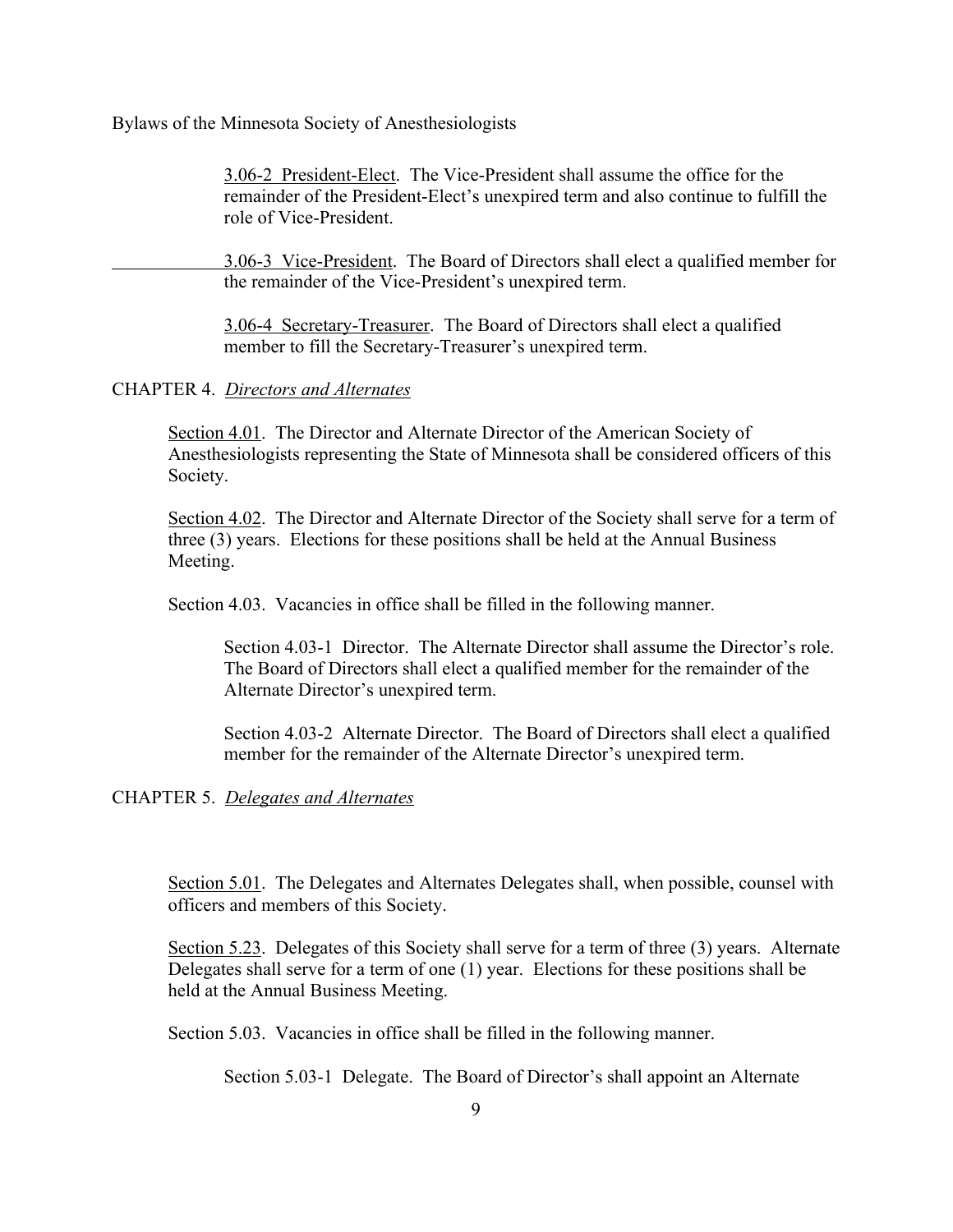Delegate to assume the Delegate's role for the remainder of the unexpired Delegate's term. The Board of Director's shall elect a qualified member for the remainder of the Alternate Delegate's unexpired term.

Section 5.03-2 Alternate Delegate: The Board of Directors shall elect a qualified member for the remainder of the Alternate Delegate's unexpired term.

#### CHAPTER 6. *Meetings*

Section 6.01. This Society shall hold an Annual Business Meeting that may be attended by members, and by guests who are authorized by the Board of Directors.

Section 6.02. The Annual Business Meeting shall be held for the election of Officers, Delegates, and Alternate Delegates of this Society. The Annual Scientific meeting shall be held for the adoption of the next year's Budget and the setting of the next year's Annual Assessment.

Section 6.03. The Annual Business Meeting will be held annually. The exact date and location of the annual session shall be determined by the Board of Directors.

Section 6.04. Each member of the Society shall be notified of the time and location at least four (4) weeks before the Annual Business Meeting, the Annual Scientific Meeting, and any Special meeting that may be called.

Section 6.05. Special meetings of this Society may be called by the President with the approval of the Executive Committee for purposes other than changes in the financial obligation of the members of this Society or alteration of these Bylaws. Failure to attend a Special meeting must in no way penalize a member or members.

Section 6.06 Quorum. The presence of one-tenth of the voting members shall constitute a quorum.

Section 6.07. At any meeting neither voting by proxy nor cumulative voting shall be permissible.

Section 6.08 Electronic Remote Communications. Any meeting among directors or committee members may be conducted solely by one or more means of remote communication through which all of the directors or committee members may participate in the meeting, if the same notice is given of the meeting required by these Bylaws, and if the number of directors or committee members participating in the meeting is sufficient to constitute a quorum at a meeting. Participation in a meeting by such remote communications constitutes presence at the meeting.

A director or committee member may participate in a Board of Directors or committee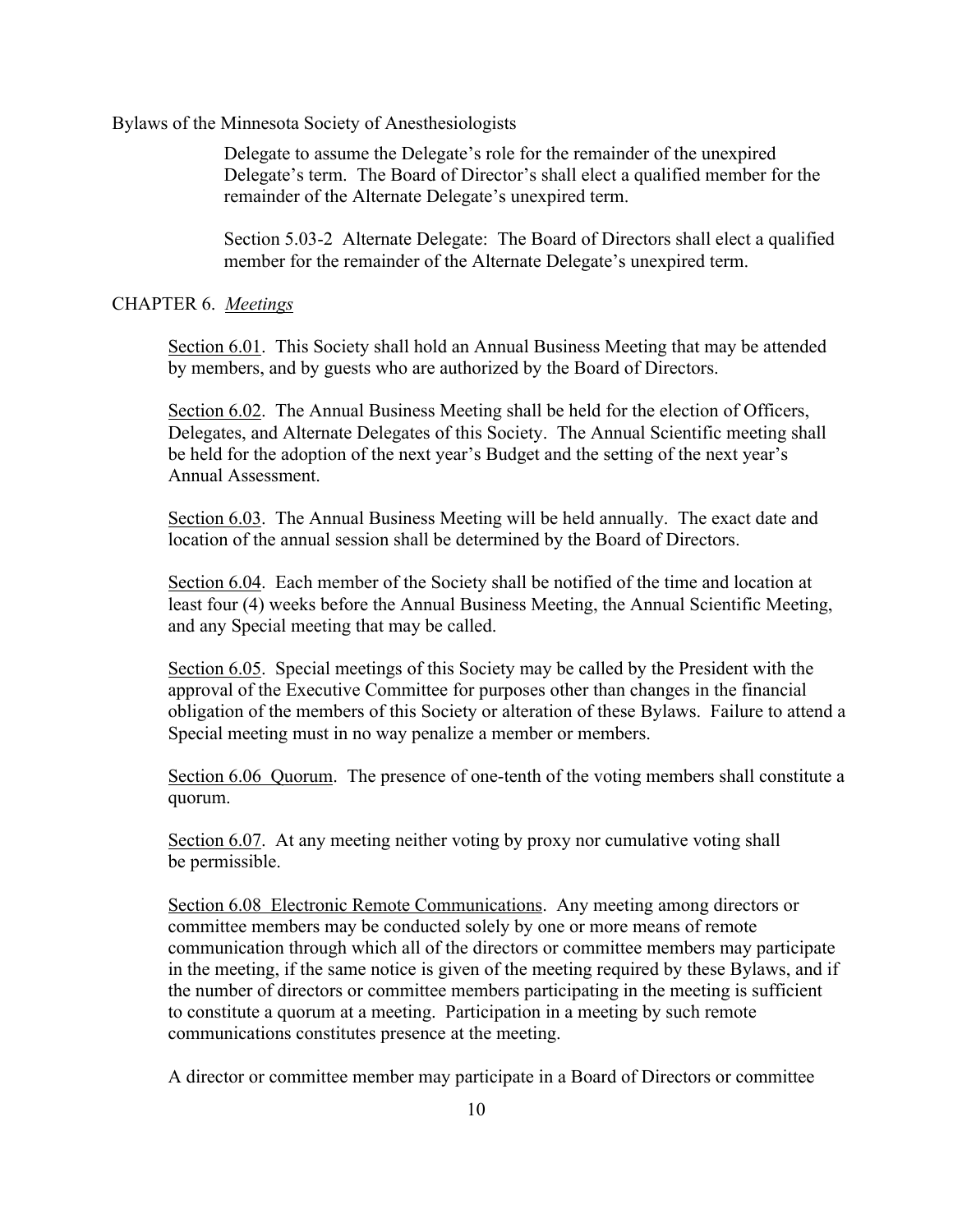meeting by means of remote communications, in each case through which that director or committee member, other directors or committee members so participating, and all directors or committee members physically present at the meeting may participate with each other during the meeting. Participation in a meeting by such remote communications constitutes presence at the meeting.

Notices for any member, Board of Directors or committee meeting may be given by electronic means in accordance with the requirements of Minnesota Statutes.

# CHAPTER 7. *Board of Directors*

Section 7.01 Composition. The Board of Directors is composed of the Executive Committee members, the ASA Director and Alternate Director representing the Society, ASA Delegates, ASA Alternate Delegates and a resident representative from each anesthesia residency training program in the state.

List of Board of Directors:

- President
- President-Elect
- Vice-President
- Secretary-Treasurer
- Immediate Past President
- ASA Director
- ASA Alternate Director
- Senior Mayo Resident Director
- Senior UMN Resident Director
- ASA Delegates
- ASA Alternate Delegates

Section 7.02. Purpose. The Board of Directors shall manage the business and financial affairs of this Society and act on behalf of the membership between Annual Business Meetings.

Section 7.03. General Powers and Duties. Except as otherwise specifically provided in these Bylaws, the Board of Directors is charged and entrusted as follows:

General Powers. The Board of Directors shall have

a) final authority in all the business and financial affairs of this Society, including, without limitation, the power to acquire, manage, control, and dispose of its property and to authorize all contracts on behalf of this Society; b) the power to delegate such authority to the Executive Committee of this Society or to committees of this Society;

c) the power to elect officers, directors, and delegates when vacancies exist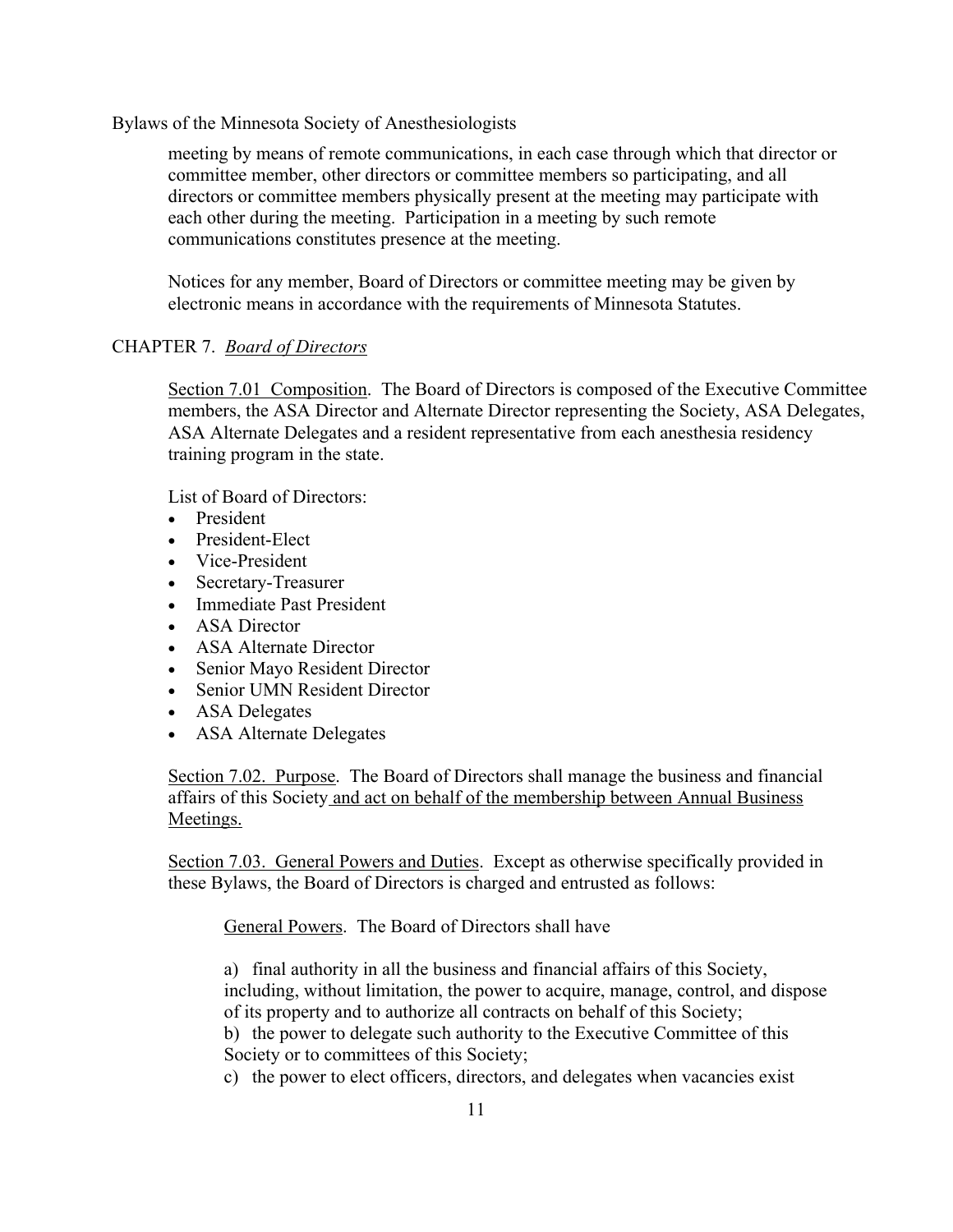between Annual Business Meetings as described in Chapters 3, 4, and 5; and d) such other authority as prescribed for it in these Bylaws and Minnesota Statutes.

Section 7.04. Budget. Prior to the Annual Scientific Meeting, the Secretary-Treasurer shall prepare a proposed budget for the next fiscal year. This will be forwarded to the President-Elect for review and editing. The budget shall then receive Board of Directors input and approval by a majority vote of Board members present and be available to the membership at the Annual Scientific Meeting. The Board of Directors may, by a twothirds vote of Board members present, change the budget in the interval between Annual Meetings.

Section 7.05. Unbudgeted Expenditures. Any resolution or recommendation requiring a significant expenditure of funds not previously budgeted shall be referred to the Board of Directors. If the Board of Directors considers such expenditure advisable, it shall implement or authorize implementation of such resolution by a majority vote of Board members present.

Section 7.06. Transfer of Funds. The Board of Directors may transfer all or any part of the funds of this Society accumulated in any fund to any other fund upon a two-thirds vote of Board members present. The Secretary-Treasurer shall notify the MSA Office of such transfer of funds.

Section 7.07. Inspection and Audit. The Board of Directors shall have the power to inspect and audit any and all financial records and accounts of this Society at any time, and shall do so at least once during the term of each Secretary-Treasurer and report this to the general membership at the Annual Business Meeting.

Section 7.08. Disciplinary Proceedings. The Board of Directors has final authority concerning censure, suspension, or expulsion of a member of this Society.

Section 7.09. Powers. The Board of Directors may not:

- a) Elect Honorary members of this Society;
- b) Give final approval of the annual budget;
- c) Impose special assessments on the membership;
- d) Amend these Bylaws.

Section 7.10. Report. All actions of the Board of Directors shall be reported to the membership at the next Annual Business Meeting, and such actions of the Board of Directors are subject to modification or revocation by the general membership upon the affirmative vote of the majority of the voting members present; provided, however, the rights of third parties without notice of this provision shall not be affected by such action of the general membership.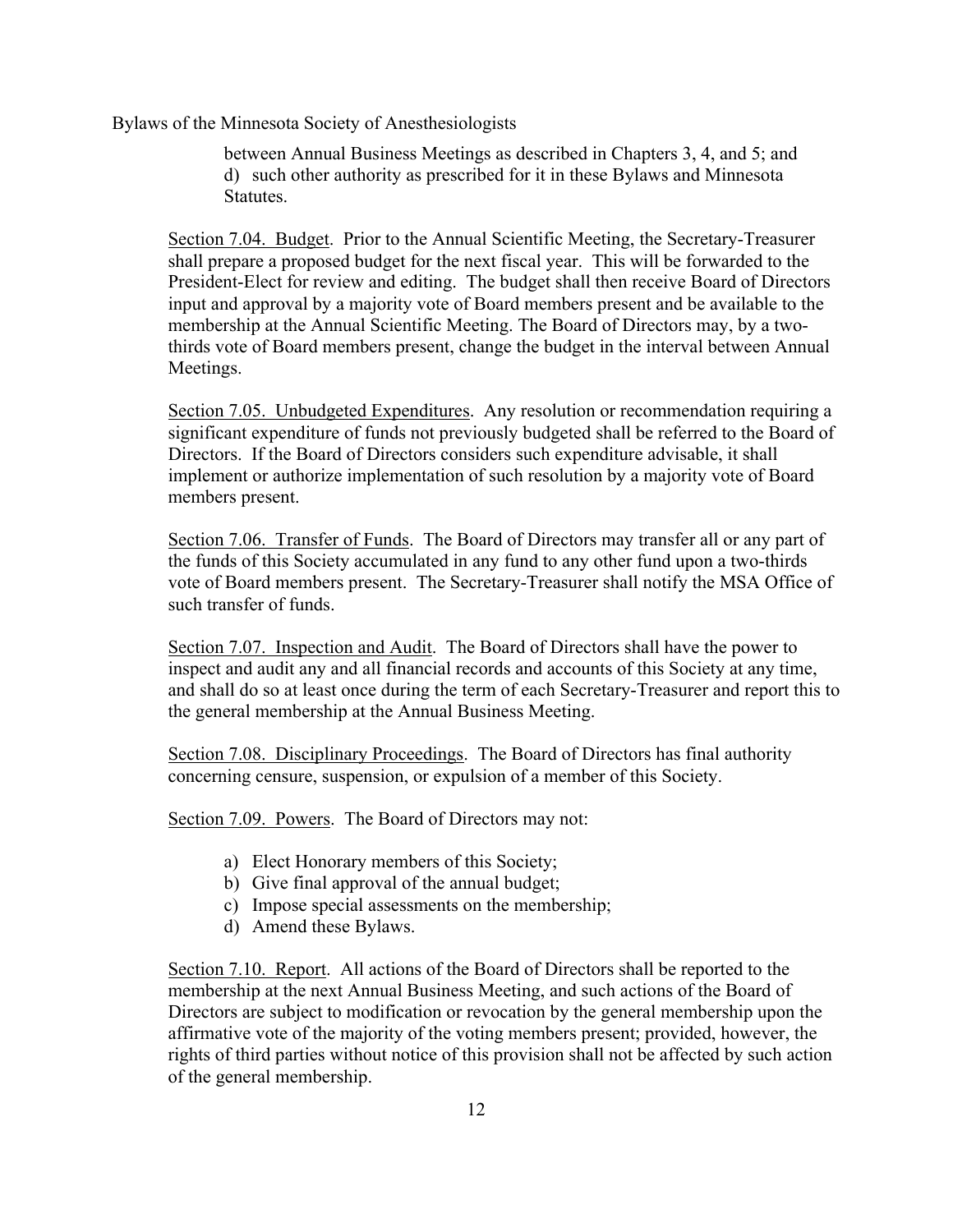Section 7.11. Meetings. Meetings may be called by the President who will serve as the presiding officer. The Board of Directors will meet at least quarterly and will report to the membership after each meeting. A majority of the number of seated Officers and Directors authorized pursuant to Section 7.01 shall constitute a quorum. Each Officer and Director shall be counted only once regardless of the number of authorized positions he or she may hold under Section 7.01 and any vacancies in such positions shall not be counted in the calculation of a quorum. Written notice of the time and place of each meeting of the Board of Directors shall be sent to each member at least ten (10) days prior to the proposed time. This provision may be waived by unanimous written consent of the voting members of the Board of Directors or by attendance at a meeting without objection as provided in Minnesota Statutes.

### CHAPTER 8. *Committees*

Section 8.01 Composition. The Standing and Special Committees of this Society shall be composed of members of this Society, appointed by the President, except as otherwise provided in these Bylaws.

Section 8.02 Terms. The terms of office of the Chair and members of Standing and Special Committees shall be for the term of office of the President appointing them, unless otherwise provided in these Bylaws.

Section 8.03 Purpose. With the exception of the Executive Committee, Board of Directors, and Judicial Committee, the committees of this Society are study and investigative groups through which projects, programs, and activities of this Society are initiated and furthered.

Section 8.04 Standing Committees. The Standing Committees continue from year to year. The President shall announce the membership of the Standing Committees at the time of his installation in office. The Standing Committees of this Society are:

8.04-1 Executive Committee.

8.04-1A Composition. The Executive Committee is composed of the President, President-Elect, Vice-President, Secretary-Treasurer, and Immediate Past-President of this Society.

8.04-1B Purpose. The Executive Committee shall manage the business and financial affairs of this Society to the extent determined from time to time by the Board of Directors. The Executive Committee shall act only in the interval between meetings of the Board of Directors and at all times shall be subject to the control and direction of the Board of Directors. Its actions shall be subject to approval and ratification by the Board of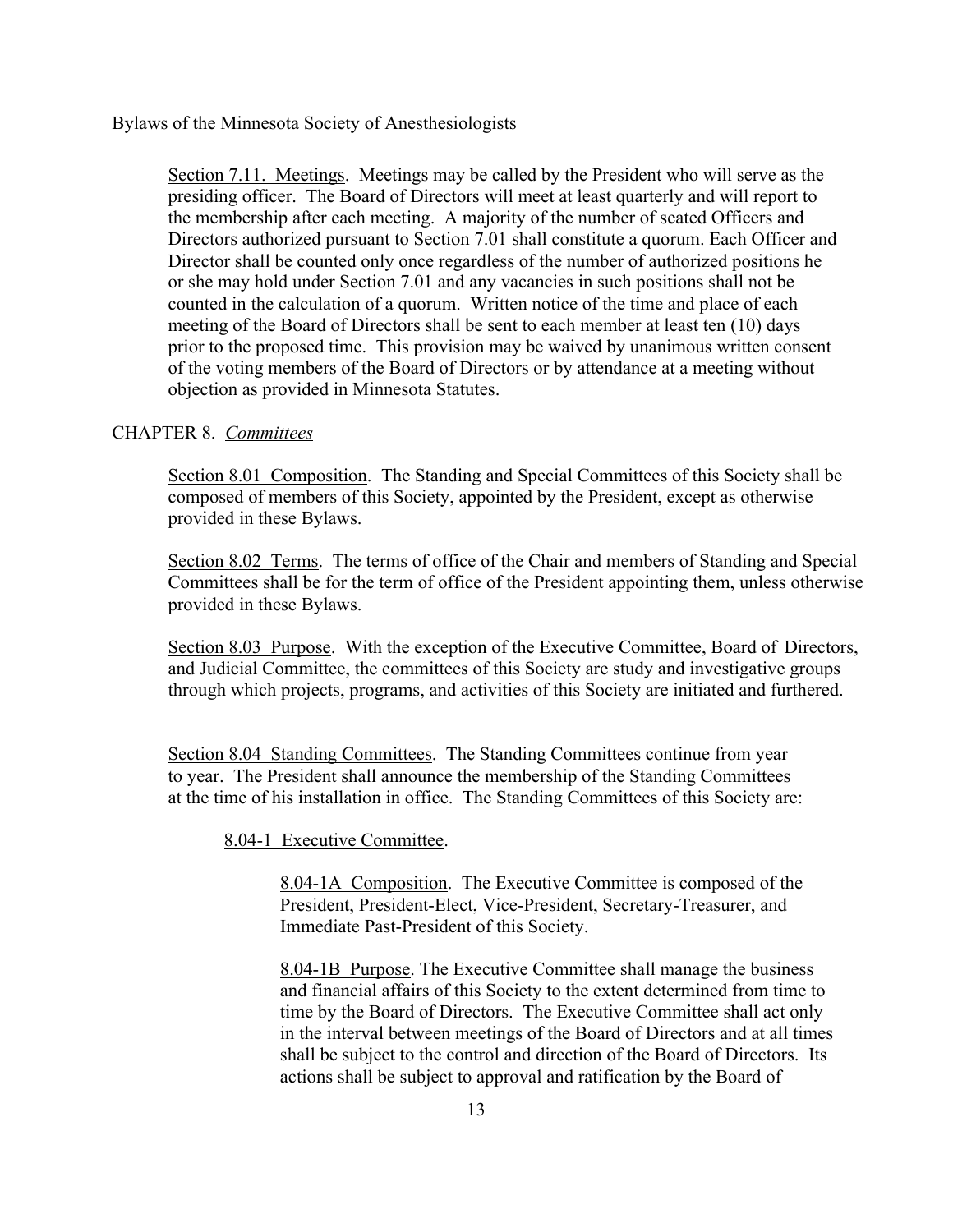Directors. The Executive Committee shall report to the Board of Directors at its succeeding meeting on any actions taken.

#### 8.04-2 Education Committee

8.04-2A Composition. The Education Committee shall consist of members of this society who are interested in serving the educational needs of the Society. The number of members serving on the Committee is at the discretion of the President. The Committee Chair for an upcoming term is nominated by the President-Elect and approved by a majority vote of Board members present.

8.04-2B Purpose. The Education Committee shall, with the Board of Directors, determine the date and location of the Annual Spring and Fall Scientific meetings. They shall make necessary arrangements for the facilities and organize the content of the scientific program. They shall inform the Secretary-Treasurer of the date, time, and location at least five (5) weeks before the proposed meeting.

#### 8.04-3 Bylaws Committee.

8.04-3A Composition. The Bylaws Committee shall consist of members of this society who are interested in serving the administrative and procedural needs of the Society. The number of members serving on the Committee is at the discretion of the President. The Committee Chair for an upcoming term is nominated by the President-Elect and approved by a majority vote of Board members present.

8.04-3B Purpose. The Committee on Bylaws will recommend amendments to the Bylaws and Administrative Procedures and prepare amendments which it considers will facilitate the work of this Society.

#### 8.04-4 Judicial Committee.

8.04-4A Composition. The Judicial Committee shall consist of three (3) members of this Society. Upon completion of his or her term as Immediate Past-President, the member shall begin a three (3) year term as a member of the Judicial Committee. During the members third year of service, they may be appointed by the President-Elect to serve as Chair of the Committee.

8.04-4B Purpose. The Judicial Committee shall hear and consider, and at its discretion attempt to judge all specific questions of ethics, discipline, professional relationships and rights and standing of members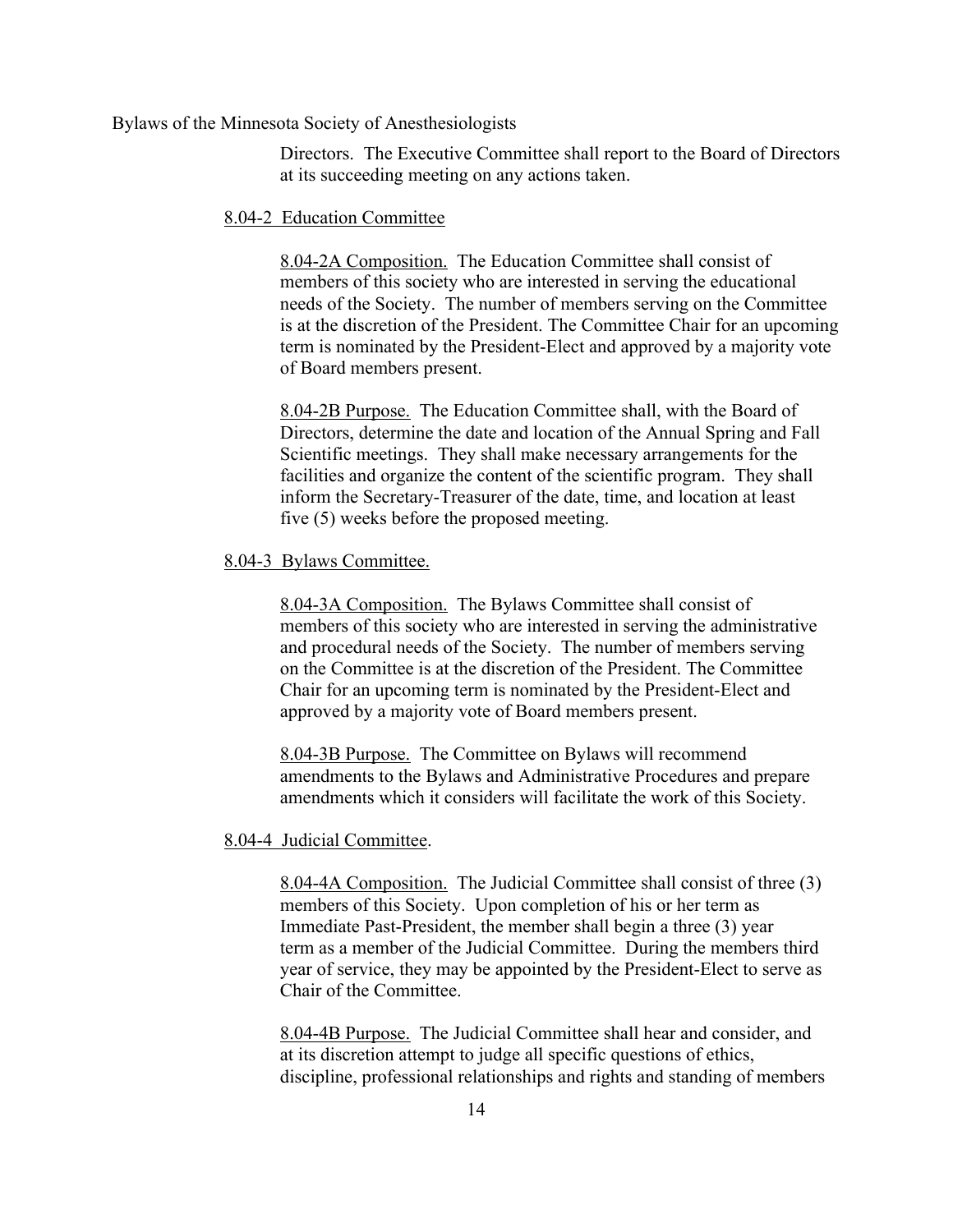of this Society. The Committee shall submit a written report of its findings to the Board of Directors or the general membership, whichever has final authority to act thereon. Neither the Board of Directors nor the general membership shall take action upon any matter within the jurisdiction of the Judicial Committee until the recommendations of the Committee have been received. The body having ultimate authority shall take action which shall be final and conclusive as to all parties concerned.

#### 8.04-5 Membership Committee.

8.04-5A Composition. The Membership Committee shall consist of members of this society who are interested in serving the membership needs of the Society. The number of members serving on the Committee is at the discretion of the President. The Committee Chair for an upcoming term is nominated by the President-Elect and approved by a majority vote of Board members present.

8.04-5B. Purpose. The Committee on Membership shall conduct investigations and make decision as to questions of membership involving members of this Society or applicants for membership in this Society.

#### 8.04-6 Finance Committee

8.04-6A Composition. The Finance Committee shall consist of members of this society who are interested in serving the economic interests and needs of the Society. The number of members serving on the Committee is at the discretion of the President. The Committee Chair for an upcoming term is nominated by the President-Elect and approved by a majority vote of Board members present.

8.04-6B Purpose. The Finance Committee shall concern itself with matters pertaining to the economic interests of the Society. Primary tasks include, but are not limited to, review and development of the annual Budget.

#### 8.04-7 Nominating Committee.

8.04-7A Composition. The Nominating Committee shall consist of at least three (3) members of this society who are appointed by the President. The Committee Chair, who will have been a member of the Committee during the previous year, is nominated by the President-Elect and approved by a majority vote of Board members present.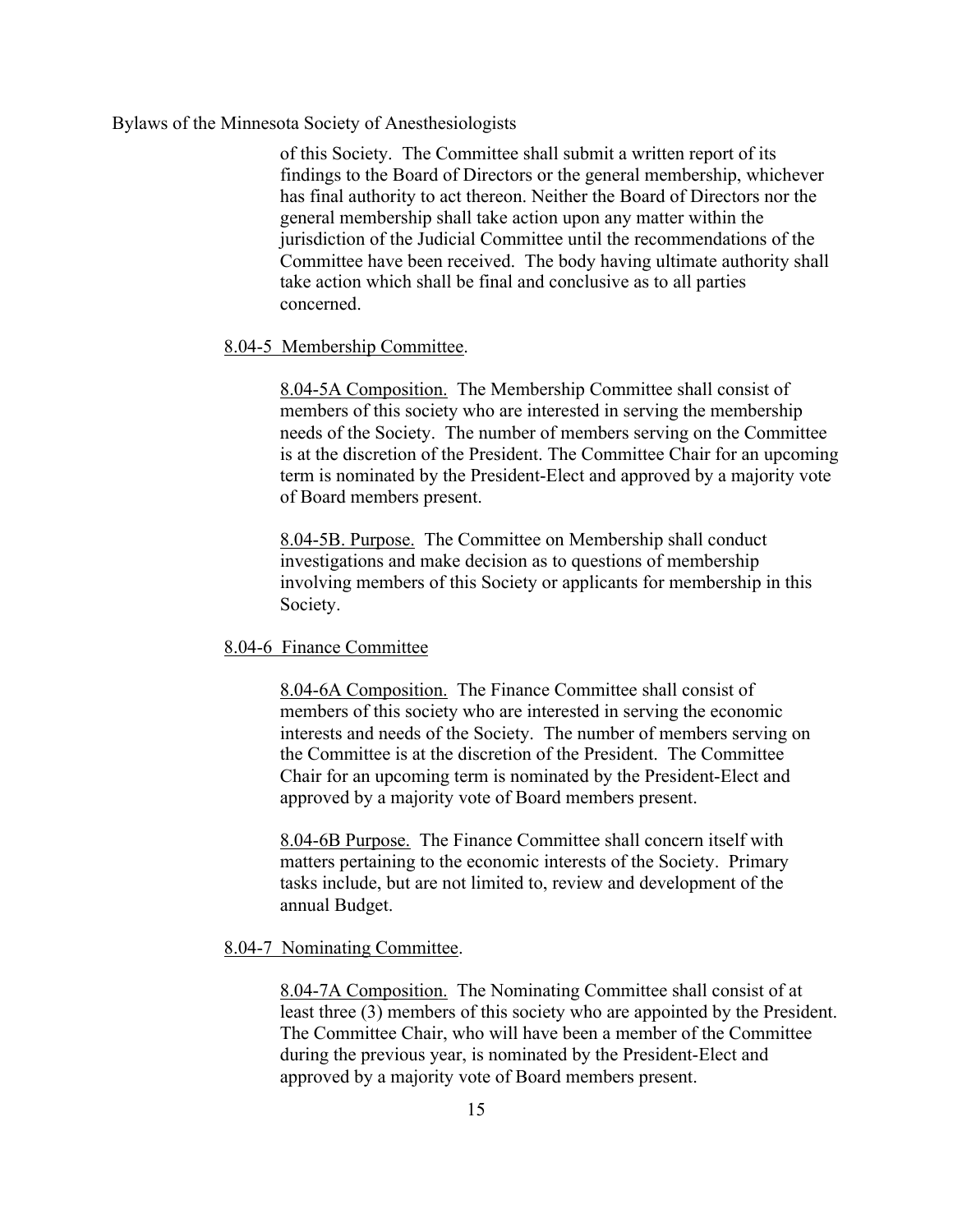8.04-7B Purpose. The Nominating Committee will select candidates to fill vacancies in the offices of this Society and in the representatives of this Society to the American Society of Anesthesiologists. A list of the candidates will be presented to the Secretary-Treasurer five (5) weeks before the Annual Business Meeting for inclusion in the notice of the meeting. Additional nominations may be made by any voting member.

#### 8.04-8 Governmental Affairs Committee.

8.04-8A Composition. The Governmental Affairs Committee shall consist of members of this society who are interested in serving the legislative and governmental affairs of the Society. The number of members serving on the Committee is at the discretion of the President, but include the Director and Alternate Director of the Society. The Committee Chair for an upcoming term is nominated by the President-Elect and approved by a majority vote of Board members present.

8.04-8B Purpose. The Governmental Affairs Committee will gather information, make recommendations to the Board of Directors and the membership, organize and initiate political activities under the direction of the Board of Directors, and maintain liaison with corresponding units of the Minnesota Medical Association and the American Society of Anesthesiologists.

#### 8.04-9. Communications Committee

8.04-9A Composition. The Communications Committee shall consist of members of this society who are interested in serving the communication needs of the society among its members and the public. The number of members serving on the Committee is at the discretion of the President. The Committee Chair for an upcoming term is nominated by the President-Elect and approved by a majority vote of Board members present.

8.04-9B Purpose. The Communications Committee shall concern itself with matters pertaining to relations of this Society with the public, other medical organizations, governmental agencies and institutions, hospitals, and insurance organizations.

#### CHAPTER 9. *Parliamentary Authority*

The latest edition of Robert's Rules of Order shall govern all questions of parliamentary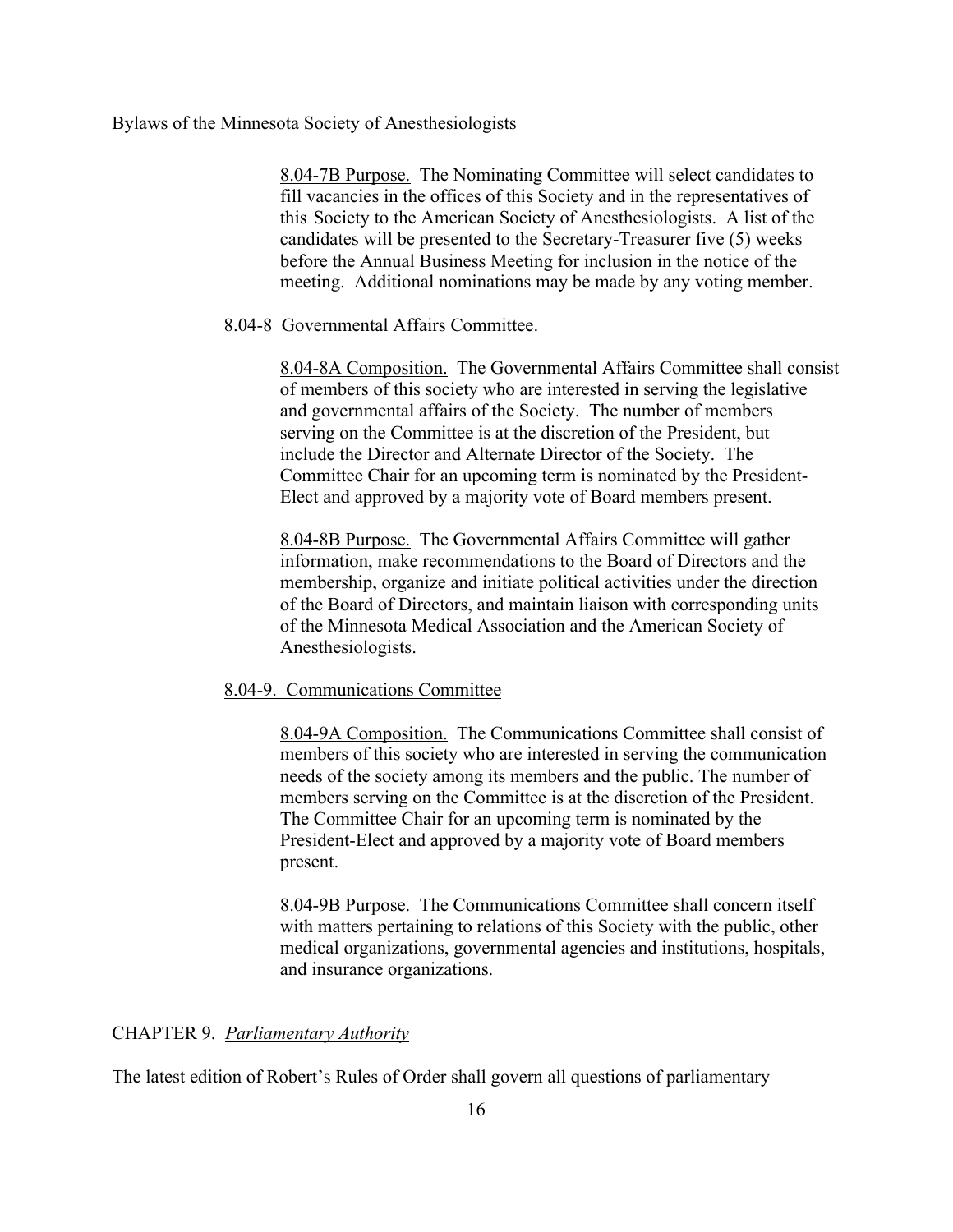procedure and order provided that in no case shall the authority take precedence over or contravene the Articles of Incorporation or the Bylaws of this Society.

### CHAPTER 10. *Mail and Electronic Notification Referendum*

Any matter or question which affects this Society may be referred to the voting members of this Society for a general vote.

Section 10.01 Requirements. Such question shall be submitted to the voting members of this Society by the Secretary-Treasurer upon:

- a) An affirmative vote of a majority of the number of seated Officers and Directors on the Board of Directors authorized pursuant to Section 7.01; or
- b) A written request signed by one-fifth of the voting members of this Society.

#### Section 10.02 Voting Procedure.

10.02-1 Submission. The question shall be submitted to the entire voting membership of this Society by mail or electronic notification.

10.02-2 Completion. Voting shall be considered completed thirty (30) days from the date the question for referendum was mailed.

10.02-3 Votes Necessary. The vote shall be effective only if the members voting comprise a majority of all the voting members of this Society.

10.02-4 Determination. If the requirement of Section 10.02-3 is met, the majority of the members voting shall determine the question unless the question is an amendment to the Bylaws, in which case a two-thirds affirmative vote of the members voting is necessary.

10.02-5 Resubmission. No question may be submitted to referendum which has been voted upon within the preceding year at the Annual Business Meeting or on referendum.

## CHAPTER 11. *Medical Ethics*

The Principles of Medical Ethics of the American Medical Association and the Guidelines for the Ethical Practice of Anesthesiology of the American Society of Anesthesiologists are accepted as the governing code of ethics for members of this Society.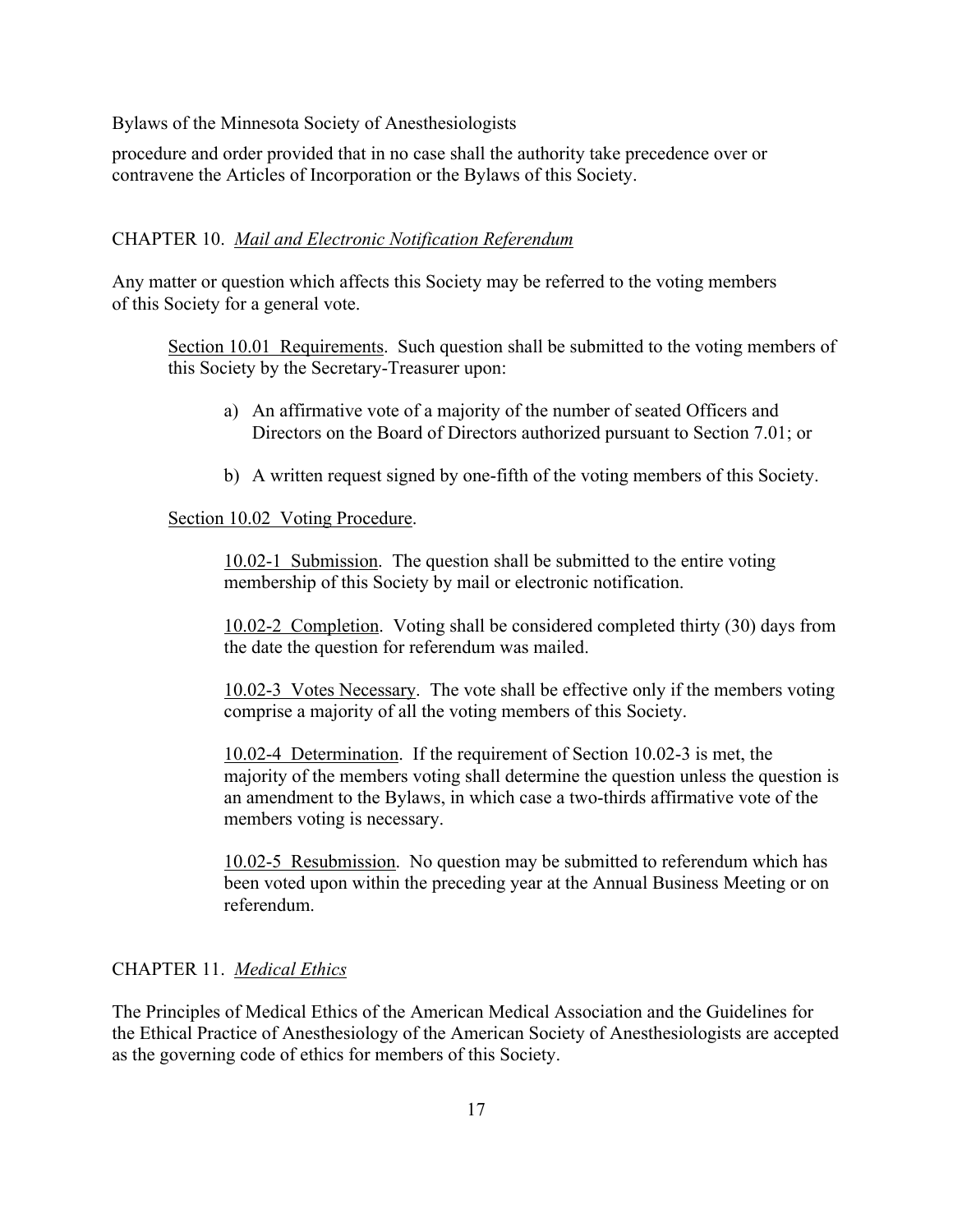# CHAPTER 12. *Amendments*

The Bylaws of this Society may be amended at the Annual Business Meeting by an affirmative vote of two-thirds of the voting members present. If such an amendment is to be voted upon, the membership must be notified as to the nature of the amendment four (4) weeks before the date of the meeting. A referendum may be used to amend the Bylaws as outlined in Section 10.02-4.

# CHAPTER 13. *Other Powers*

All other powers and authority of the Society, including, without limitation, the determination of the policy, shall be vested in the voting members acting at the Annual Business Meeting or by mail or electronic ballot.

# CHAPTER 14. *References*

In all references on matters of procedure to the Bylaws of the American Society of Anesthesiologists (ASA), the Board of Directors of the Minnesota Society of Anesthesiologists (MSA) shall act as the Board of Directors of the ASA and the general membership of the MSA shall act as the House of Delegates of the ASA.

# CHAPTER 15. *Resident Component*

Section 15.01 Purpose. The purpose of resident involvement within the Minnesota Society of Anesthesiologists is to establish a forum for dealing with resident concerns, to organize the resident members of the Minnesota Society of Anesthesiologists for participation in this Society and the American Society of Anesthesiologists, and to encourage future involvement in the Minnesota and American Society of Anesthesiologists.

Section 15.02 Composition. Membership in the Minnesota Society of Anesthesiologists shall be a requisite for membership in the Resident Component.

Section 15.03 Bylaws. The Secretary-Treasurer of this Society shall maintain a file of the current Bylaws of the Resident Component, along with previous revisions or changes. These Bylaws may not conflict with the Bylaws of this Society.

# CHAPTER 16. *Medical Student Component*

Section 16.01 Purpose. The purpose of medical student involvement within the Minnesota Society of Anesthesiologists is to establish a forum for dealing with medical